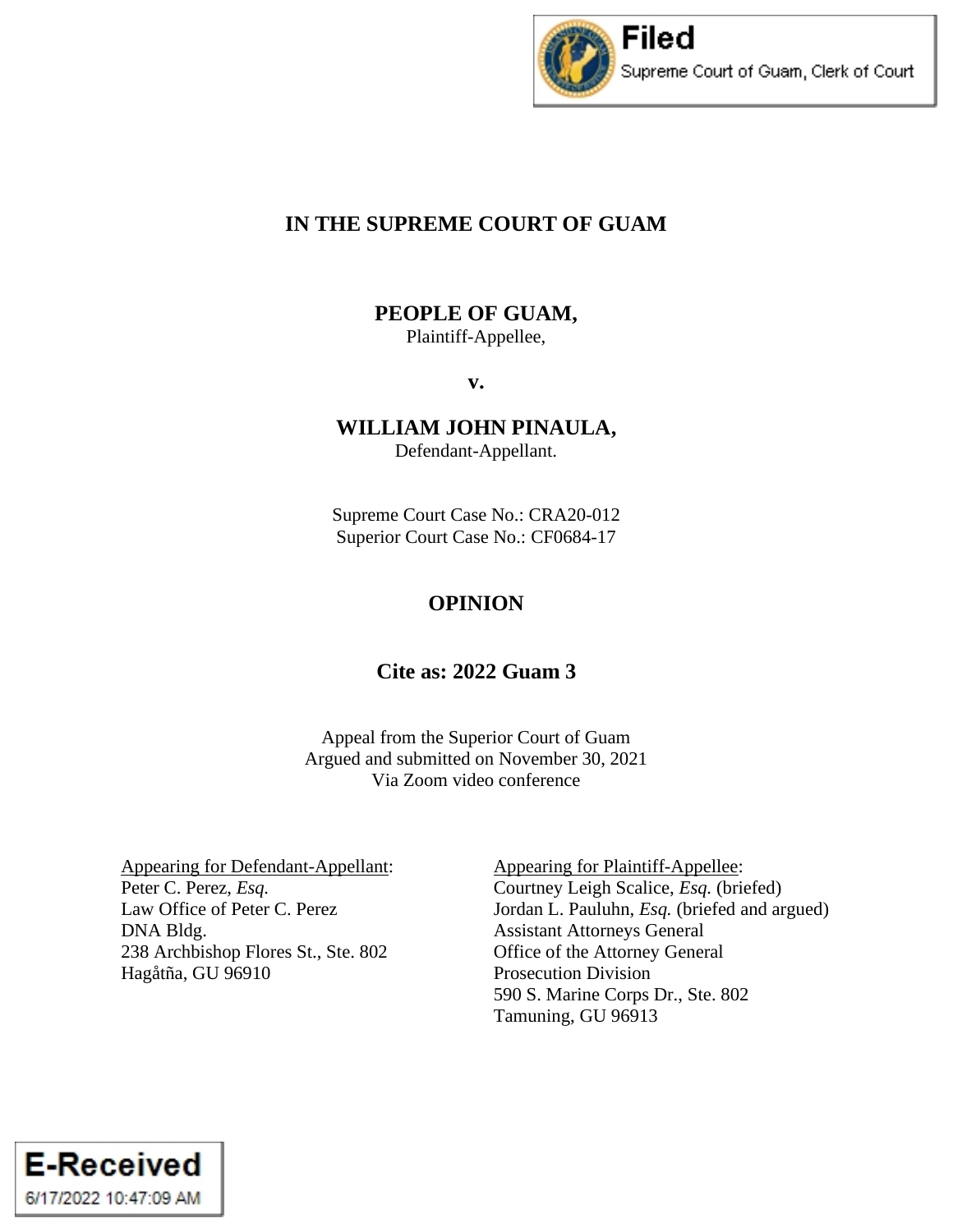BEFORE: F. PHILIP CARBULLIDO, Chief Justice; ROBERT J. TORRES, Associate Justice; and KATHERINE A. MARAMAN, Associate Justice.

### **TORRES, J.:**

**[1]** Defendant-Appellant William John Pinaula was convicted of one charge of Theft by Receiving. On appeal, he challenges the sufficiency of the evidence against him, admission of a statement made by his uncle that Pinaula argues was inadmissible hearsay, and allegedly improper statements made by the prosecutor. Plaintiff-Appellee People of Guam ("People") challenge this court's subject matter jurisdiction to hear the appeal, arguing the notice of appeal was untimely. We hold Pinaula's appeal was timely, we have jurisdiction to hear the appeal, and the evidence against Pinaula was insufficient to support the conviction. Consequently, we deny the People's motion to dismiss on jurisdictional grounds and reverse the conviction, vacating the judgment.

### **I. FACTUAL AND PROCEDURAL BACKGROUND**

**[2]** Pinaula was charged with Theft by Receiving (as a Second Degree Felony) (two charges);

Theft of Property (as a Second Degree Felony); and Theft of Property (as a Third Degree Felony).

The day before trial, the People moved to dismiss the two Theft of Property charges, which the

trial court granted. The People then filed an Amended Superseding Indictment that alleged:

#### **CHARGE ONE**

On or about May 18, 2017, in Guam, **WILLIAM JOHN PINAULA** did commit the offense of *Theft by Receiving (As a 2nd Degree Felony)*, in that he did intentionally receive, retain or dispose of the movable property of *Morrico Equipment*, that is, *a 2006 Mitsubishi Fuso Flat Bed Truck (GLP #238CV)*, knowing that it had been stolen or believing that it had probably been stolen, in violation of 9 GCA §§ 43.50(a), 43.20(a) and 43.30(a), as amended.

#### **CHARGE TWO**

On or about May 18, 2017, in Guam, **WILLIAM JOHN PINAULA** did commit the offense of *Theft by Receiving (As a 2nd Degree Felony)*, in that he did intentionally receive, retain or dispose of the movable property of *Morrico Equipment*, that is, *a Boss Brand Industrial Light Tower*, knowing that it had been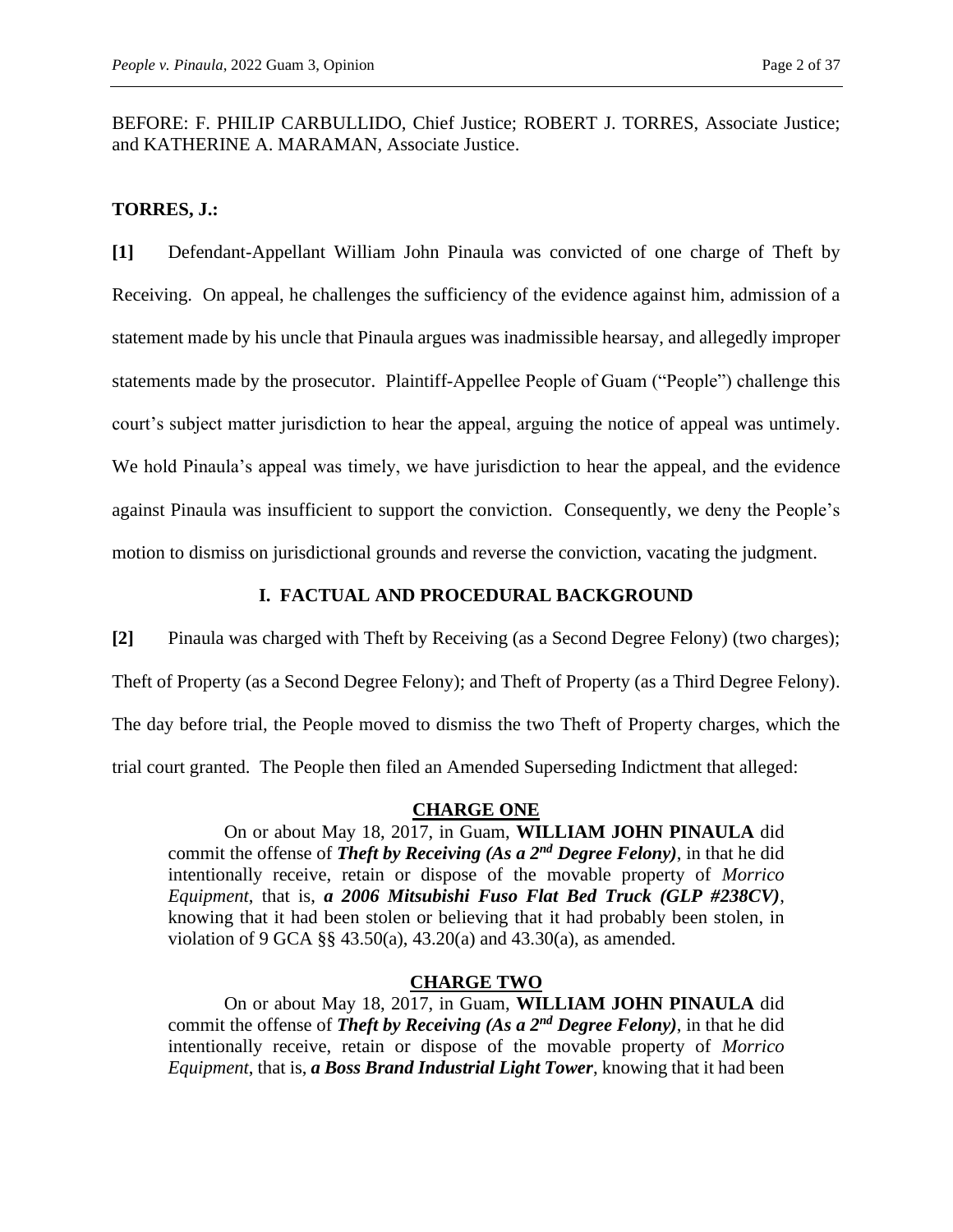stolen or believing that it had probably been stolen, the amount involved exceeding \$1,500.00, in violation of 9 GCA §§ 43.50(a), 43.20(a) and 43.30(a), as amended.

RA, tab 78 (Am. Superseding Indictment, Aug. 26, 2019).

**[3]** The prosecution's opening remarks included these statements:

[T]he government's case is not perfect. I will submit that Mr. Pinaula could not have done this by himself. There has to be somebody else involved. He lives far away from Morrico Equipment. I doubt he walked all the way to Morrico, took the stuff, and left. So, either he took it himself or somebody else took it and went to him and gave it to him. Either way, he received the stolen property.... The evidence will show, and the government will meet its burden, that every element on receiving stolen property will be demonstrated that Mr. Pinaula is at least one of the persons involved, and he's one person involved. There's more than one person. We don't know who the other person is. Or other persons. But he's involved, and that's enough for you to find him guilty.

Transcript ("Tr.") at 18 (Jury Trial, Aug. 27, 2019).

**[4]** During the People's case-in-chief, the following evidence was presented. On the morning in question, Rene Molinos, the General Manager of Morrico Equipment ("Morrico"), arrived at Morrico's facility on Ypao Road in Tamuning at around 5:30 a.m. As he entered, he noticed the front gate was open and unchained. Molinos testified that the gate was normally secured every night with a chain and padlock, but the chain had been cut, and he saw a chain link on the ground. As he looked around the facility, Molinos observed that some of Morrico's property was missing, specifically, a Boss brand industrial light tower and a 2006 Mitsubishi Fuso flatbed truck. Molinos then called the Guam Police Department ("GPD") to report the break-in.

**[5]** Before law enforcement arrived, Molinos reviewed on his computer the location history of a GPS device previously installed on the missing truck. According to Molinos, the GPS device's tracking history indicated that the truck was parked behind a house in Adacao, that the truck had left the Morrico facility around midnight, and that it had been parked in Adacao since around 4:00 a.m. that morning. Molinos also reviewed surveillance footage and testified it showed a "guy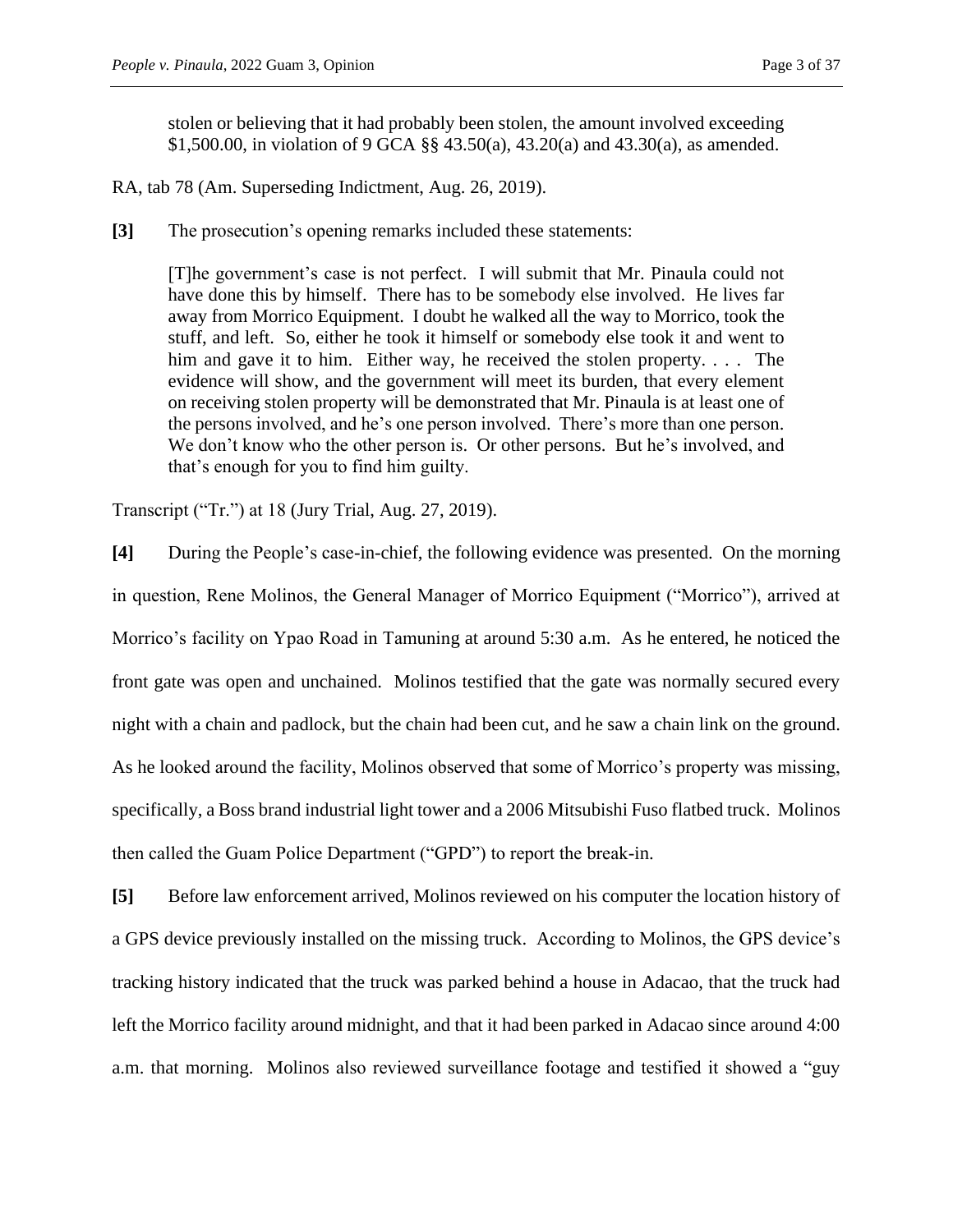come from the back area," with a light around midnight, "moving around where [the] truck was at." *Id.* at 27.

**[6]** Officer Florencio Querubin responded to the incident at Morrico and spoke with Molinos. Officer Querubin said he reviewed the surveillance footage, and it showed movement near a vehicle in the parking lot and a flashlight going on and off. Also in the surveillance footage, Officer Querubin saw the door of a vehicle open; a flashlight going through the cabin area; and the vehicle moving around the parking lot and exiting the facility at approximately 1:00 a.m. Because it was "[t]oo dark" and the video quality was "kind of grainy," Officer Querubin could not see the stature of the person or whether other individuals were involved. *Id.* at 57. While at Morrico, Officer Querubin was informed by Molinos of the location of the missing truck based on information derived from the GPS device installed on it.

**[7]** Officer Richard Wright was called to assist in the recovery of the missing truck. He testified that when he arrived, his partner, Officer Angel Santos, was already at the location at which they found the truck, near Thier Lane in Adacao. When he arrived on scene, Officer Wright noticed a truck parked in an open field about 100 feet behind a home. He stated that the truck could not be seen from the roadway because of heavy vegetation. Officer Wright verified it was the truck reported stolen by Morrico and saw that it contained Morrico insignia on the side and "visible signs" that it belonged to Morrico on the truck's mud flaps. *Id.* at 72. He also observed that the truck looked to be "in disarray" and that the ignition "appeared to be tampered with as if somebody tried to access the ignition to start [the] truck." *Id.* Officer Wright recovered the truck and contacted its owner.

**[8]** Molinos proceeded to Adacao to retrieve the truck. When he arrived, he noticed that the steering column of the truck was broken and that it was missing some hose reels. Molinos also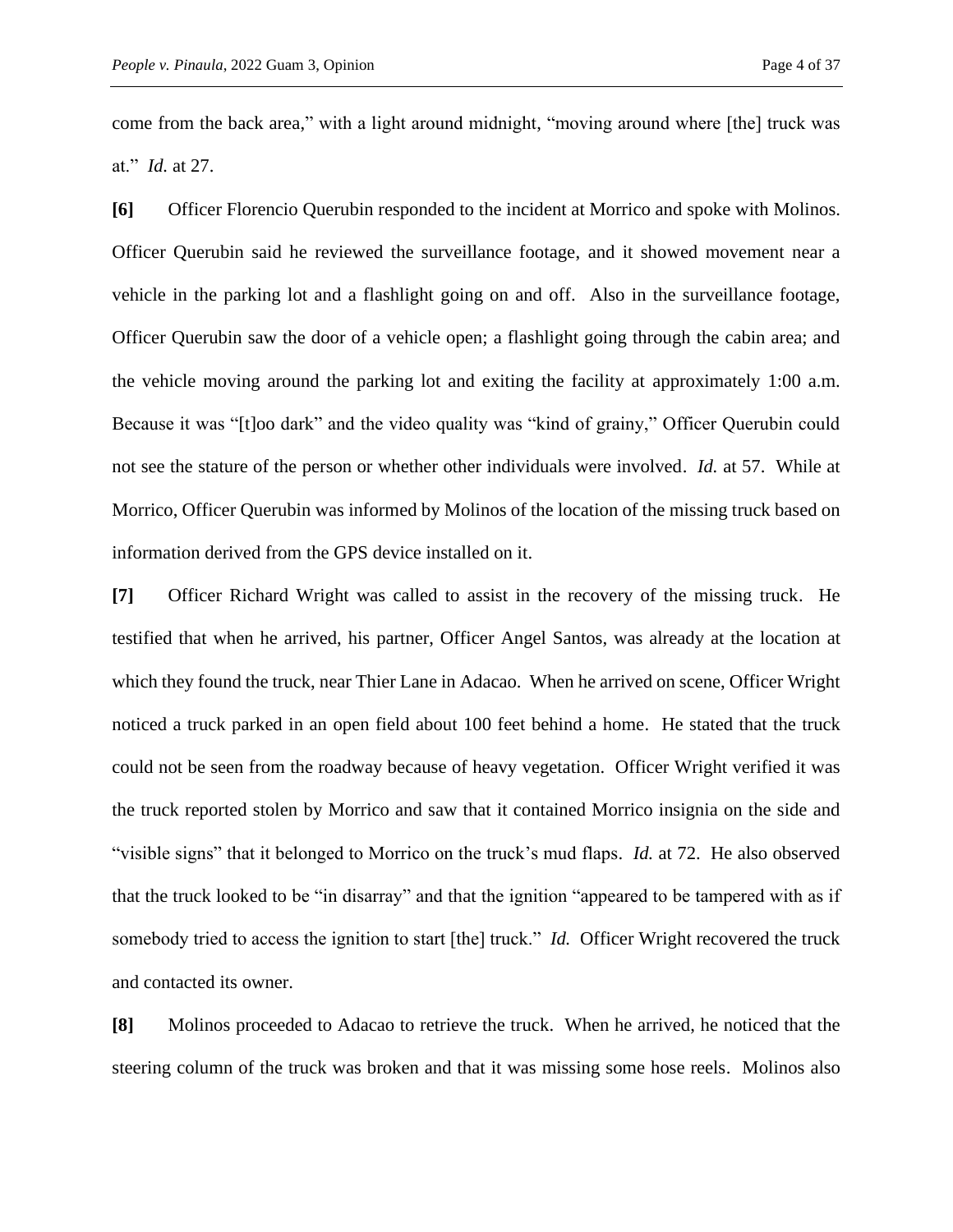observed that an air compressor at the back of the truck was unbolted and removed but still present. Based on the location history of the GPS device attached to the truck, Molinos and GPD found the missing industrial light tower along Chalan Natibu in Dededo.<sup>1</sup> Molinos testified that a tow hitch on the back of the truck was generally used to transport the industrial light tower.

**[9]** During the police investigation in Adacao, Officer Wright stated that his partner, Officer Santos, was tasked with canvassing the area for possible witnesses. Herbert Pinaula ("Herbert"), whose home and property were near the location where the truck was found, spoke with law enforcement. Herbert identified Pinaula (i.e., the defendant) as his next-door neighbor and the son of his brother. He stated that Pinaula resided in the adjacent home with his mother, Edith (Herbert's sister-in-law), and that their homes sat on a one-acre property, which was divided in half with separate backyards.<sup>2</sup>

**[10]** Herbert said he informed law enforcement of a flatbed work truck he saw in Pinaula's backyard that "didn't belong there." *Id.* at 79. He recalled that when he saw Pinaula come out of his home that morning, he asked him to whom the truck belonged, and Pinaula responded: "it was my friend's truck." *Id.* at 80-81, 89. During his testimony, Herbert positively identified the truck in photos taken by law enforcement and admitted as evidence. Herbert also testified that he did not see the truck the day before his conversation with Pinaula, that he did not know to whom the truck belonged, and that he knew it was not Pinaula's truck because he identified Pinaula as driving a yellow jeep. Herbert had no suspicions about the truck because he had "never known [the defendant] to actually bring something back there that didn't belong to us." *Id.* at 80.

 $1$  Other facts relating to the recovery of the industrial light tower have been intentionally omitted from this Opinion because the trial court dismissed the related charge.

<sup>&</sup>lt;sup>2</sup> The arresting officer testified that the police had spoken with the defendant's mother multiple times and that, contrary to Herbert's testimony, she asserted that the defendant "doesn't stay here." Tr. at 97, 99 (Aug. 27, 2019).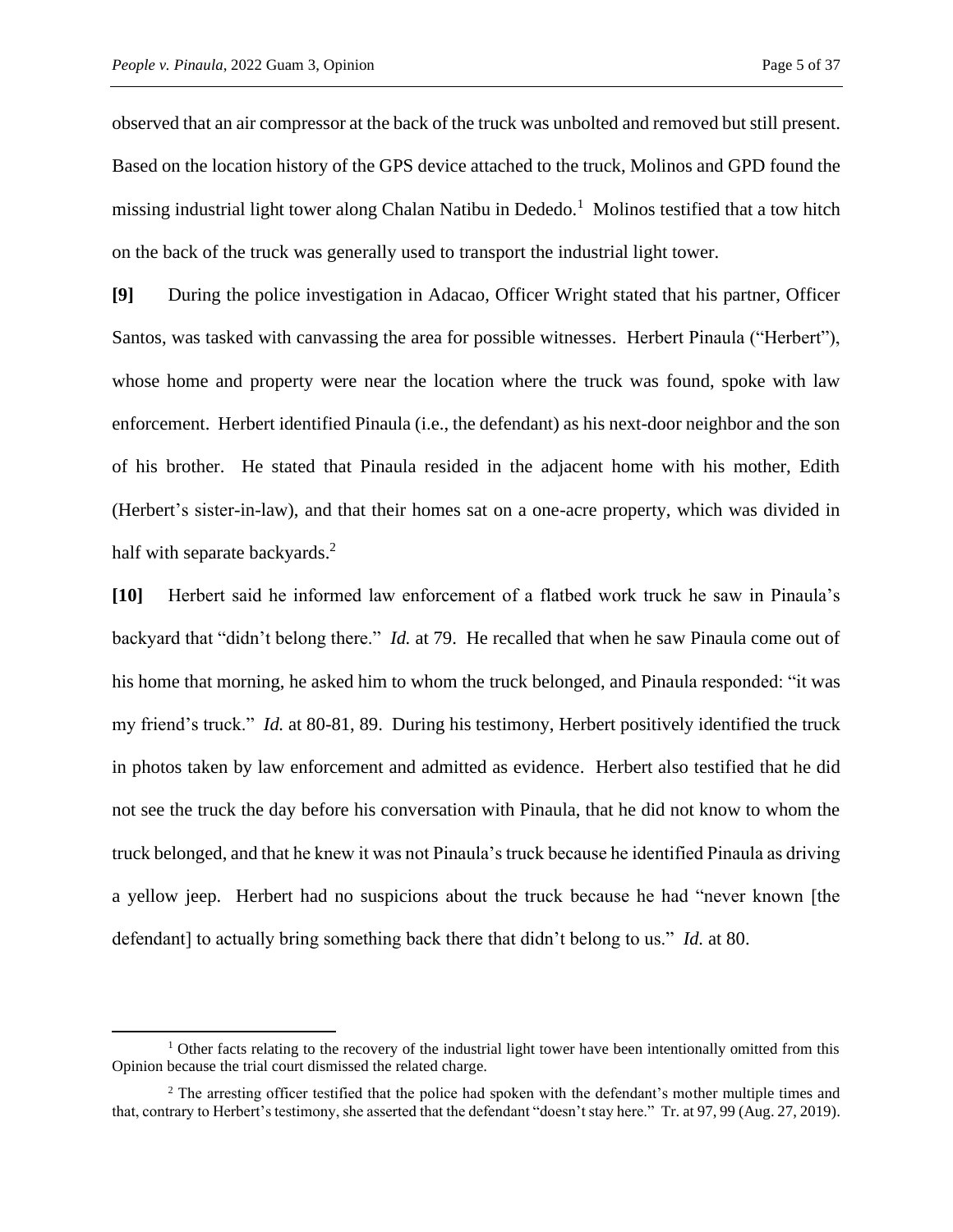**[11]** Herbert could not "really remember" whether the defendant was near the vehicle. *Id.* at 90. First, he testified: "Well, he went over. I didn't see him go over." *Id.* Upon further questioning, he denied "see[ing] him around the vehicle" and denied that the defendant had been "touching the vehicle when [Herbert] talked to him at all." *Id.* 

**[12]** Officer Eric Mondia, who was assigned to the GPD Property Crimes Unit, testified that he began his investigation into the matter in December 2017. Law enforcement returned several times to the property where the truck was found but could not locate Pinaula. Ultimately, they identified the license plate number of the yellow jeep that Pinaula was alleged to be driving, and Officer Mondia came across the jeep parked outside an unidentified residence while executing a search warrant at an adjacent property in a separate investigation. He subsequently discovered Pinaula at the residence and arrested him. The police searched Pinaula's residence pursuant to a warrant, but Officer Mondia could not recall finding any of the missing hose reels or air compressor bolts.

**[13]** After the close of the People's case, Pinaula moved to dismiss the charges. Upon hearing arguments, the trial court granted the motion as to the Theft by Receiving charge related to the industrial light tower. The people filed a Second Amended Superseding Indictment. The prosecution presented closing arguments and stated in part:

I'm asking you to find [Pinaula] guilty. The burden's mine. The burden is the People of Guam's burden to prove it. Okay? And we can never put a number or a percentage of how sure you should be, but there's one thing that I like to call the sleep test, and it works both ways. You're going to vote today on whether he's guilty or not guilty of being involved in this crime of receiving stolen property. The sleep test is will you be able to sleep with your vote? If you vote him not guilty based on all the information that you've heard, will you be able to sleep? If you vote him guilty based on all the information and using your common sense and life experience, will you be able to sleep with that vote? I call that the sleep test. So, think about it. Will you be able to sleep with your vote?

. . . .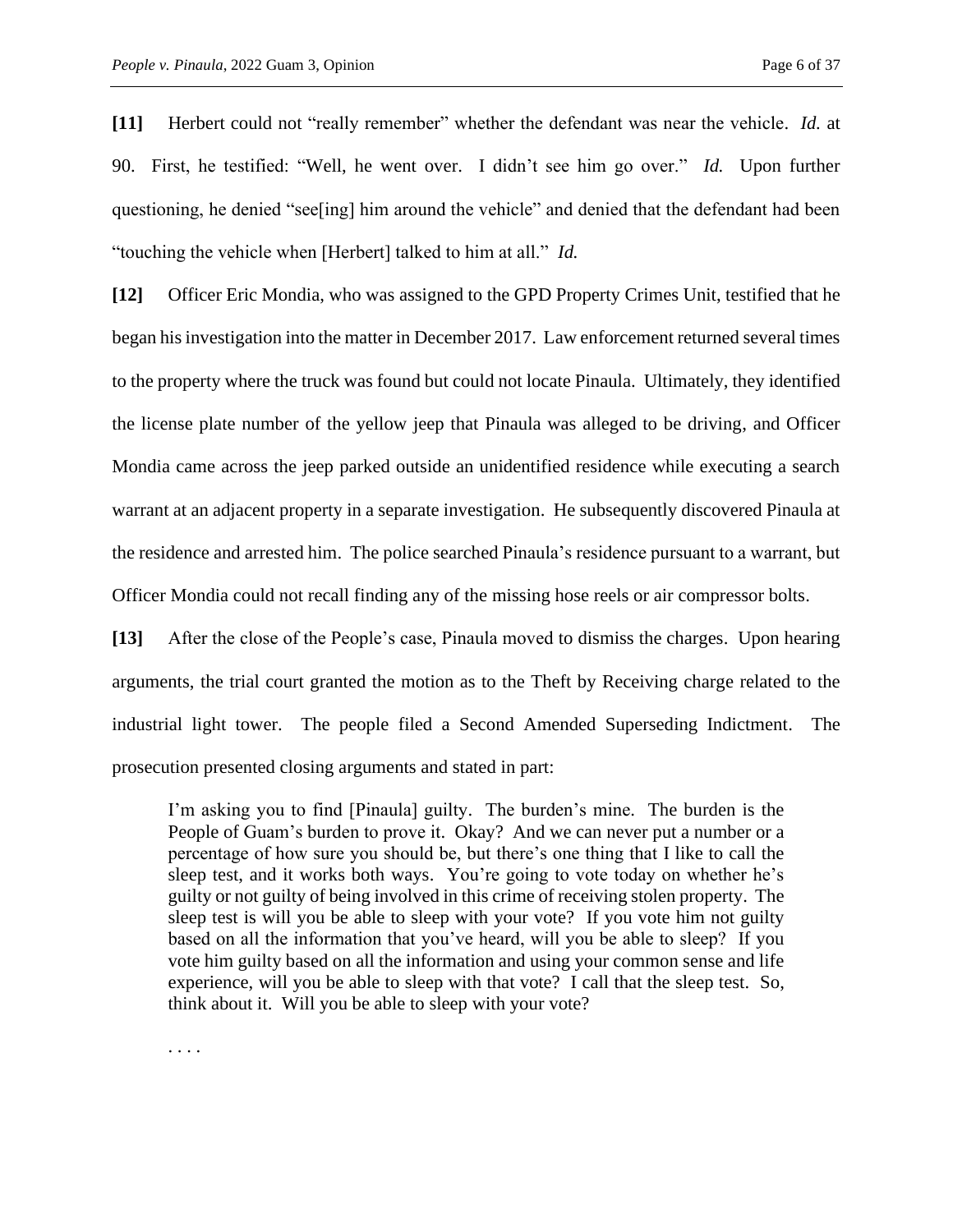[T]hey're going to ask you to believe that [Pinaula] didn't know it was stolen. Come on, folks. Really? Sleep test.

. . . .

Will you be able to sleep tonight with your vote? I believe that the People of Guam has met its [sic] burden based on the elements that I've read to you. Based on all of the evidence and information and facts and circumstances that have been presented to you during this trial.

Tr. at 8-9, 11-12 (Jury Trial, Aug. 28, 2021).

**[14]** The jury deliberated and returned a guilty verdict against Pinaula on the remaining charge of Theft by Receiving of the truck. The trial court sentenced Pinaula to eight years of incarceration with credit for time served. The Judgment and Notice of Entry on Docket were filed on November 30, 2020.

**[15]** On December 15, 2020, Pinaula filed his notice of appeal. Pinaula argues that his conviction must be overturned on three grounds. First, he argues that the evidence was insufficient to sustain his conviction. Appellant's Br. at 12 (Mar. 16, 2021). Second, he argues that the trial court erred in admitting the testimony of Pinaula's Uncle Herbert about Pinaula's statement to Herbert that the truck belonged to Pinaula's friend; Pinaula argues that the statement was inadmissible hearsay. *Id.* at 12-13. Third, Pinaula argues that the prosecutor's statements that Pinaula was "'involved, [and] that's enough . . . to find him guilty'" and the prosecutor's statements about the "'sleep test'" were improper. *Id.* at 13*.* 

**[16]** In their opposition brief, the People acknowledged that Pinaula's notice of appeal was filed after the ten-day deadline in Guam Rules of Appellate Procedure ("GRAP") 4(b)(1)(A)(i) but stated the notice of appeal was timely under this court's Eleventh and Twelfth Updated Orders relating to the COVID-19 pandemic. Appellee's Br. at 2-3 (May 10, 2021). Following submission of briefs on the merits in this appeal, the People reversed their position and moved to dismiss for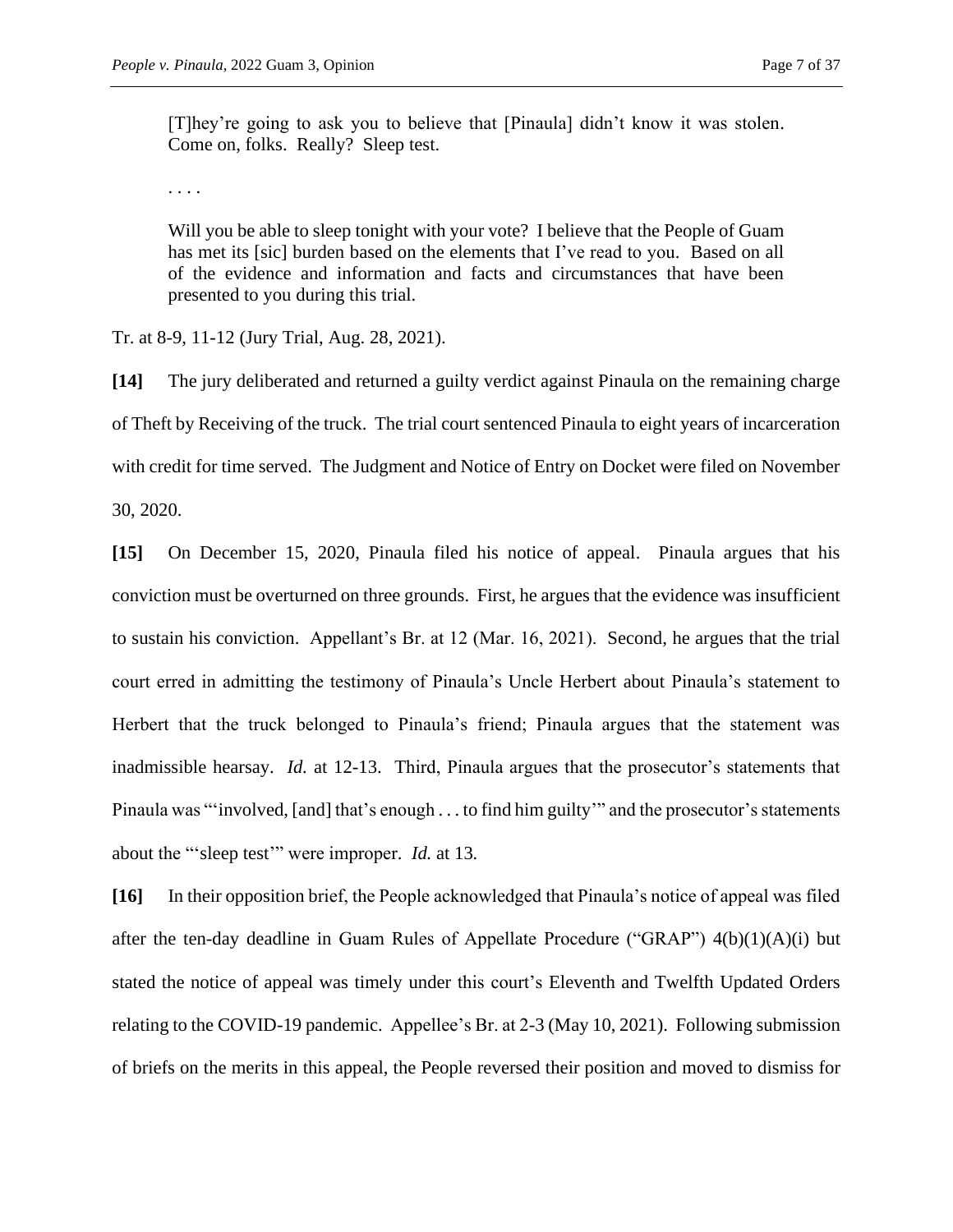lack of jurisdiction, arguing that the appeal was untimely under 8 GCA § 1.25. *See* Appellee's Mot. Dismiss at 3-4 (Aug. 20, 2021). We ordered the parties to file supplemental briefs addressing "whether the court has the power under the Organic Act to promulgate and apply a rule for computing time, namely GRAP 11, as applicable to filing a criminal appeal, notwithstanding 8 GCA § 1.25's method of computing time." Order & Scheduling Order (Oct. 5, 2021). We first address the timeliness of the appeal and then the merits.

### **II. JURISDICTION**

**[17]** The People style their motion to dismiss as a jurisdictional issue, stating that "[s]ubject matter jurisdiction is a threshold matter and may be raised at any time." Appellee's Mot. Dismiss at 1-2 (first citing *Port. Auth. of Guam v. Civil Serv. Comm'n (Guevara)*, 2018 Guam 1 ¶ 18; and then citing *People v. Angoco*, 2006 Guam 18 ¶ 7). They also argue "the *timely* filing of a notice of appeal is mandatory and jurisdictional." *Id.* at 2 (citations omitted); *see also* Appellee's Suppl. Br. at 1 (Oct. 19, 2021) ("This court lacks jurisdiction because the Notice of Appeal was untimely filed in this case."). Because jurisdiction is a threshold matter, we will address this issue first.

# **A. Appeal Filing Deadlines Prescribed by Statute Are Jurisdictional; But Timelines Prescribed Only in Court-Made Rules Are Claim-Processing Rules Subject to Waiver or Forfeiture**

**[18]** The Supreme Court of the United States recently underscored that not all filing deadlines are "jurisdictional." "[A]n appeal filing deadline prescribed by statute will be regarded as 'jurisdictional,' meaning that late filing of the appeal notice necessitates dismissal of the appeal." *Hamer v. Neighborhood Hous. Servs. of Chi.*, 138 S. Ct. 13, 16 (2017) (citing *Bowles v. Russell*, 551 U.S. 205, 210-213 (2007)). "But a time limit prescribed only in a court-made rule, *Bowles* acknowledged, is not jurisdictional; it is, instead, a mandatory claim-processing rule subject to forfeiture if not properly raised by the appellee." *Id.* at 16*.*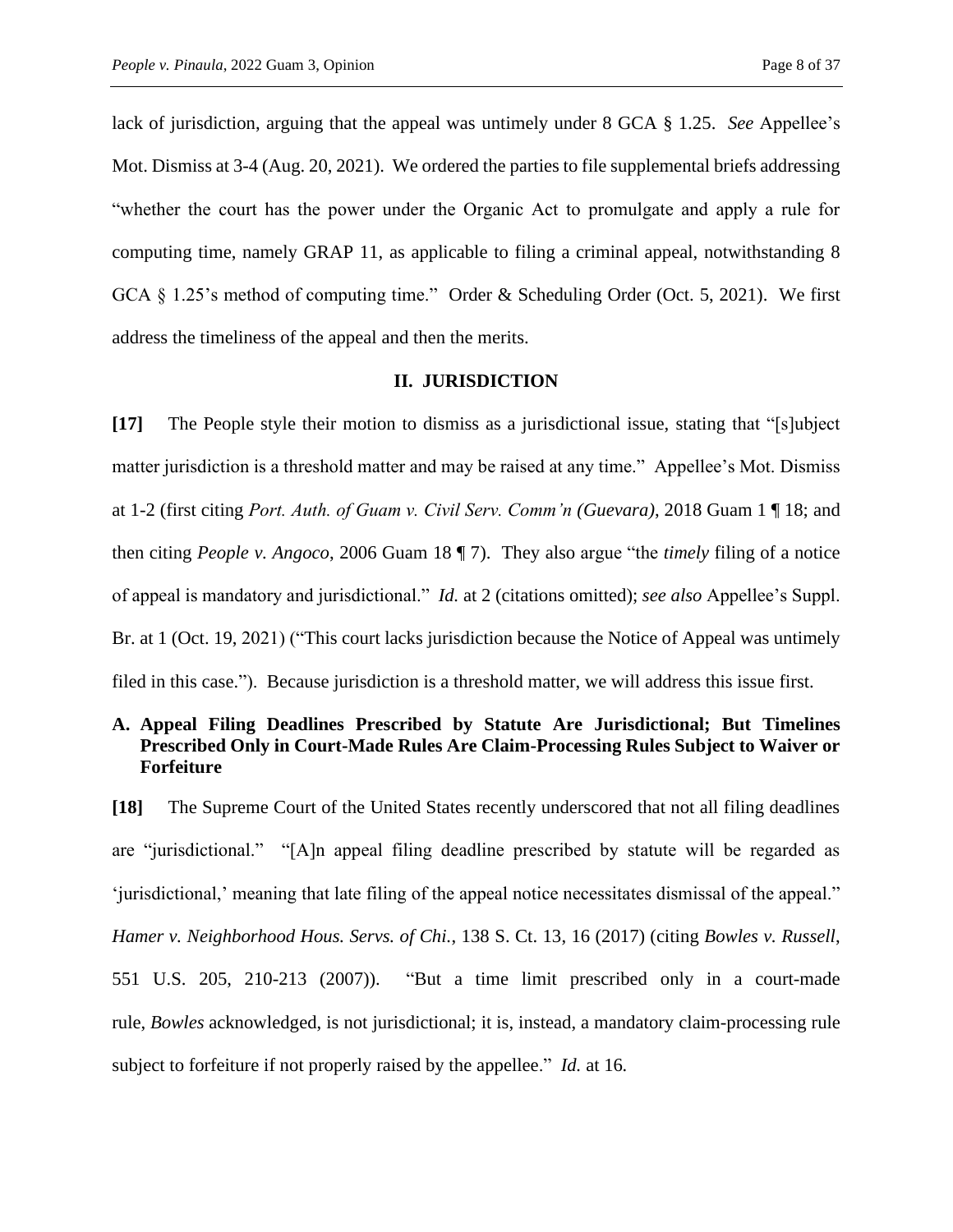**[19]** The Court explained, "The 'mandatory and jurisdictional' formulation is a characterization left over from days when we were 'less than meticulous' in our use of the term 'jurisdictional.'" *Id.* at 21 (quoting *Kontrick v. Ryan*, 540 U.S. 443, 454 (2004)). The same is true for our decisions, and we want to clarify, in alignment with United States Supreme Court precedent, that only statutory appeal filing deadlines are considered "jurisdictional"; time limits found in court-made rules are not jurisdictional but mandatory claim-processing rules subject to forfeiture or waiver if not properly raised.

**[20]** Whether this court has jurisdiction to hear the appeal turns on whether the applicable time limitation is found in statute (as the People argue), or the Guam Rules of Appellate Procedure (as Pinaula argues). If in a statute, the time limit is jurisdictional, and "deprives [the] court of adjudicatory authority over the case, necessitating dismissal—a 'drastic' result." *Id.* at 17 (quoting *Henderson v. Shinseki*, 562 U.S. 428, 435 (2011)). If in the GRAP, the time limit is not jurisdictional, but a mandatory claim-processing rule which can be waived or forfeited. *See id.* at 17-18 (noting that a "time limit not prescribed by Congress" is a mandatory claim-processing rule which, if "properly invoked" must be enforced but can be "waived or forfeited"); *see also Rios*, 2011 Guam 6 ¶ 11 n.4 (summarizing earlier results of United States Supreme Court cases addressing jurisdictional and claim-processing rules).<sup>3</sup>

**[21]** This presents a somewhat circular situation. If the statute controls, then the issue is jurisdictional, the appeal was untimely, and the court has no jurisdiction to hear the appeal. If the

<sup>3</sup> For this reason, Pinaula's reliance on *United States v. Lopez*, 562 F.3d 1309 (11th Cir. 2009), is misplaced. The case held that time limits for a criminal defendant were not jurisdictional because they were not based on a federal statute. *Id.* at 1310; *see* Appellant's Opp'n Mot. Dismiss at 8 (Sept. 14, 2021); Appellant's Suppl. Br. at 3 (Nov. 3, 2021). Here, by contrast, the relevant question is *which time limits control*: those in a statute or those in a courtcreated rule.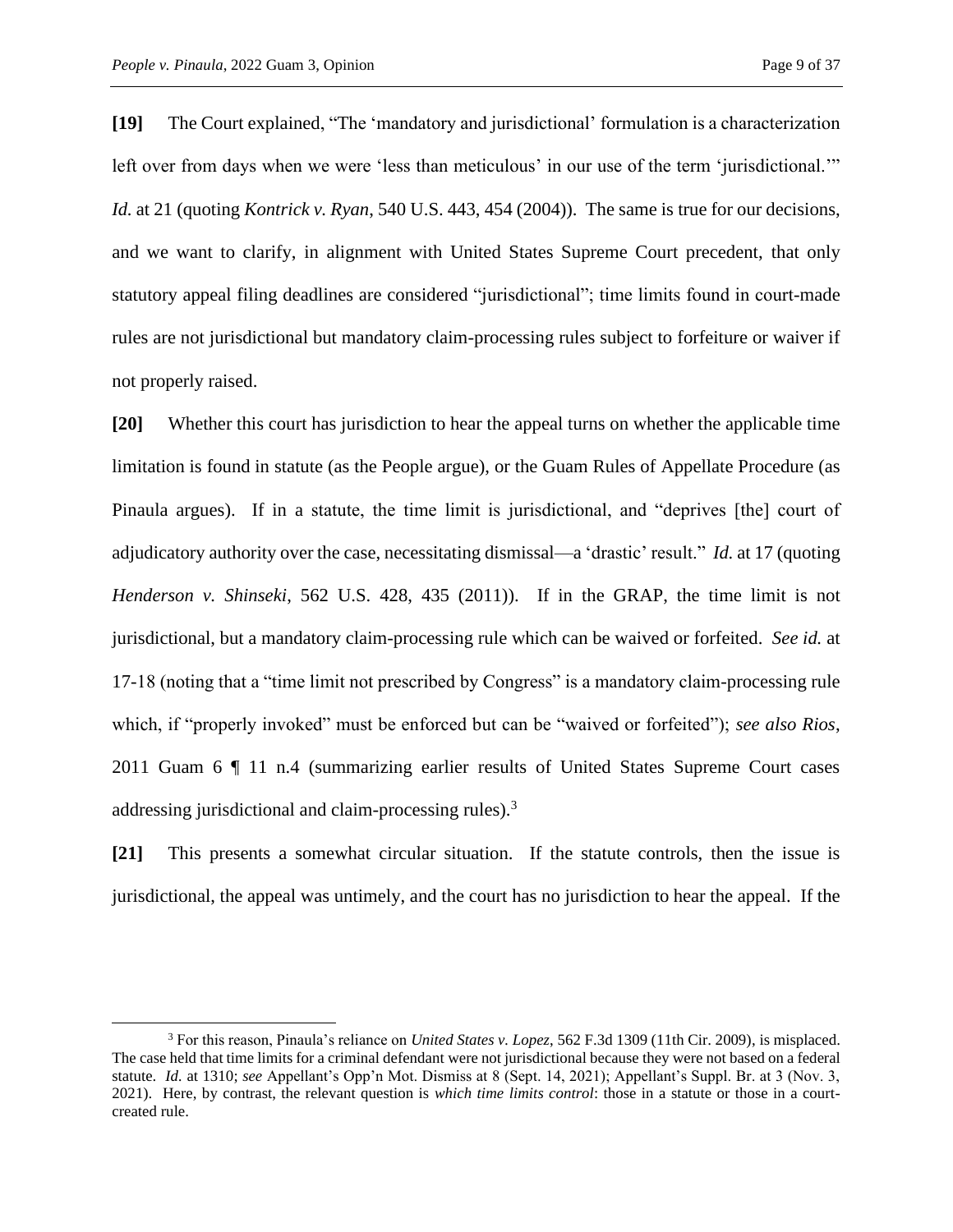court rule controls, then the issue is not jurisdictional, the appeal was timely, and the court has jurisdiction to hear the appeal.<sup>4</sup>

# **B. Calculation of Time to File an Appeal under GRAP 11 and 8 GCA § 1.25**

**[22]** Both the GRAP and the Criminal Procedure statute provide that a defendant's notice of appeal in a criminal case must be filed within ten days of the entry of either the judgment or the order being appealed. Guam R. App. P. 4(b)(1)(A)(i); 8 GCA § 130.40 (2005). A conflict emerges in the calculation of those ten days. The relevant statutory provision, 8 GCA § 1.25, and rule, GRAP 11, give divergent instruction on which days to include in the calculation. They respectively state:

| 8 GCA § 1.25                                   | <b>GRAP11</b>                                     |
|------------------------------------------------|---------------------------------------------------|
| (a) In computing any period of time the        | Rule 11 -- Computing and Extending Time.          |
| day of the act or event from which the         |                                                   |
| designated period of time begins to run shall  | (a) Computing Time. The following rules           |
| not be included. The last day of the period so | apply in computing any time period specified      |
| computed shall be included, unless it is a     | in these rules, in any local rule or court order, |
| Saturday, a Sunday or a legal holiday, in      | or in any statute that does not specify a method  |
| which event the period runs until the end of   | of computing time.                                |
| the next day which is not a Saturday, a        |                                                   |
| Sunday or a legal holiday. When a period       | (1) Period Stated in Days or a Longer             |
| of time prescribed or allowed is less than     | Unit. When the period is stated in days or        |
| seven (7) days, intermediate Saturdays,        | a longer unit of time:                            |
| Sundays and legal holidays, shall be           |                                                   |
| excluded in the computation.                   | (A) exclude the day of the act,                   |
|                                                | event, or default that begins the period;         |
|                                                |                                                   |
|                                                | exclude intermediate<br>( <b>B</b> )              |
| (d) Whenever a party has the right or is       | Saturdays, Sundays and<br>legal                   |
| required to do an act within a prescribed      | holidays when the period is less than             |
| period after the service of a notice or other  | eleven (11) days, unless stated in                |
| paper upon him and the notice or other paper   | calendar days; and                                |
| is served upon him by mail, three (3) days     |                                                   |
| shall be added to the prescribed period.       |                                                   |

<sup>&</sup>lt;sup>4</sup> If the court rule controls, even if the appeal was untimely, the People would have waived the argument by agreeing in their opposition brief that the appeal was timely. *See Hamer v. Neighborhood Hous. Servs. of Chi.*, 138 S. Ct. 13, 17 (2017) ("[a] time limit not prescribed by Congress ranks as a mandatory claim-processing rule;" such rules, "[i]f properly invoked, . . . must be enforced, but they may be waived or forfeited"); Appellee's Br. at 2-3 (May 10, 2021).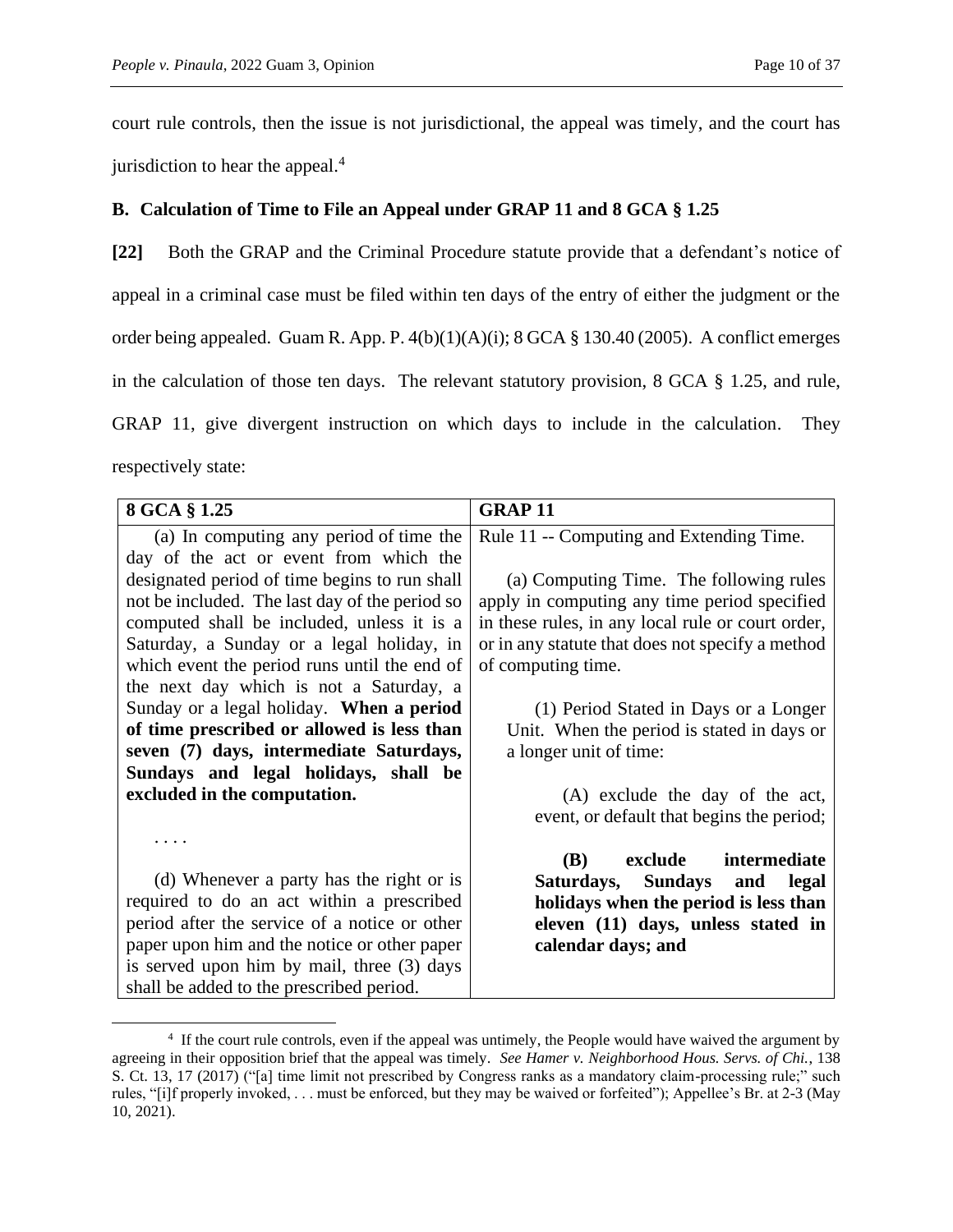| (C) include the last day of the<br>period unless it is a Saturday, Sunday,<br>or legal holiday, in which case the<br>period continues to run until the end of |
|---------------------------------------------------------------------------------------------------------------------------------------------------------------|
| the next day that is not a Saturday,                                                                                                                          |
| Sunday, or legal holiday.                                                                                                                                     |
|                                                                                                                                                               |
| (c) Additional Time after Service. When a                                                                                                                     |
| party is required or permitted to act within a                                                                                                                |
| prescribed period after a paper is served on that                                                                                                             |
| party, three (3) calendar days are added to the<br>prescribed period unless the paper is delivered                                                            |
| on the date of service stated in the proof of                                                                                                                 |
| service. For purposes of this rule, a paper that                                                                                                              |
| is served electronically is not treated as                                                                                                                    |
| delivered on the date of service stated in the                                                                                                                |
| proof of service.                                                                                                                                             |

8 GCA § 1.25 (2005) (emphasis added); GRAP 11 (emphasis added).

**[23]** The key distinction between the two methods for computing time is the inclusion or exclusion of Saturdays, Sundays, and legal holidays. Under GRAP 11, such days are excluded when the period prescribed is less than eleven days (unless stated in calendar days); but under section 1.25, weekends and holidays are excluded when the period is less than seven days. Thus, because the time to file a criminal appeal is ten days after the entry of judgment, *see* GRAP 4(b)(1)(A)(i); 8 GCA § 130.40, Saturdays, Sundays, and legal holidays are excluded under GRAP 11 but not excluded under section 1.25.

**[24]** Under GRAP 11, Pinaula's appeal was timely filed. The NEOD was filed November 30, 2020, and Pinaula's notice of appeal was filed on December 15, 2020. Excluding Saturdays, Sundays, and legal holidays (here: December 8, Our Lady of Camarin Day), Pinaula's appeal was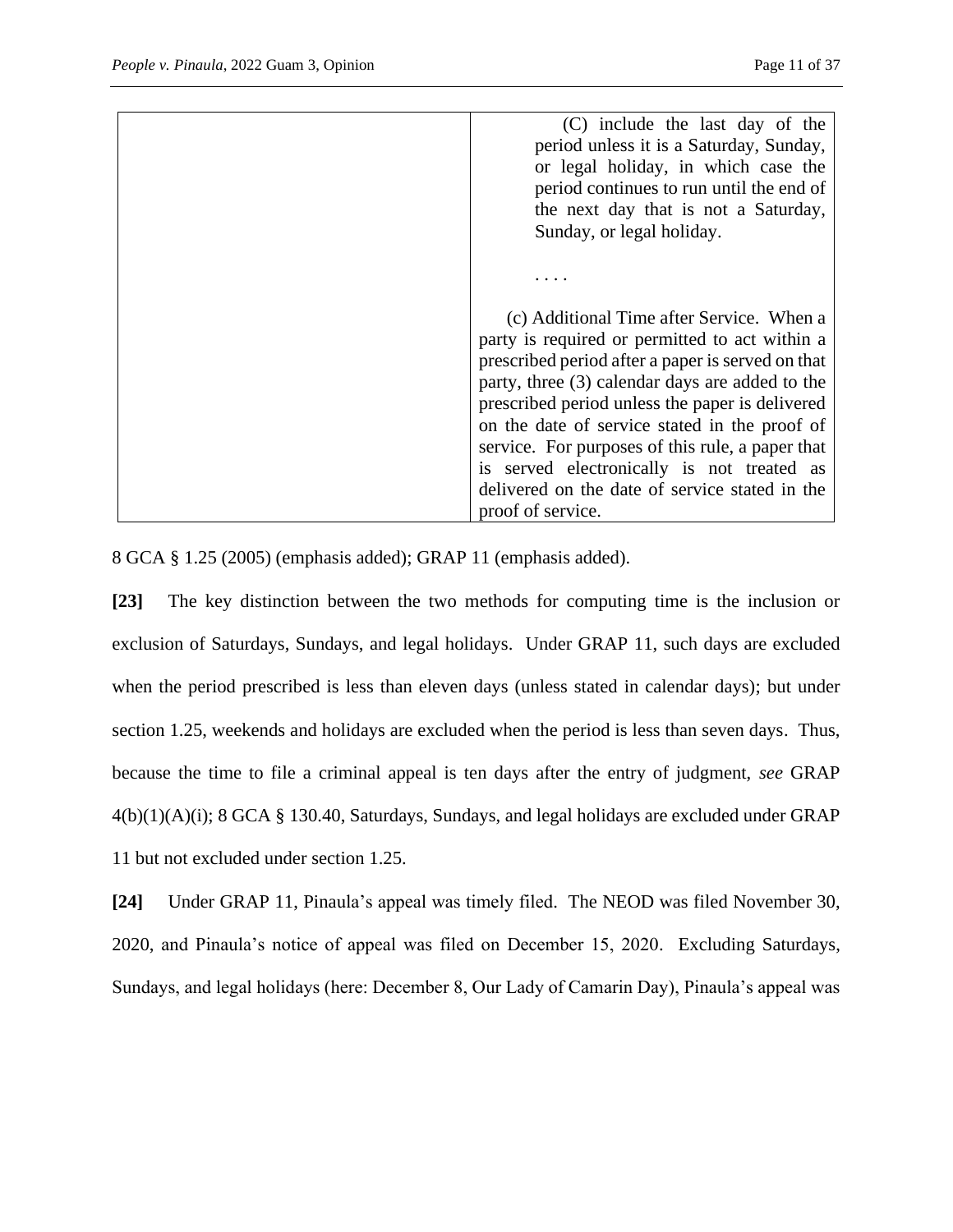filed on the tenth day of the period. Under section 1.25, Pinaula's notice of appeal was five days  $late.<sup>5</sup>$ 

### **C. A Conflict Exists Between 8 GCA § 1.25 and GRAP 11**

**[25]** GRAP 11(a) applies "in computing any time period specified in these rules, in any local rule or court order, or in any statute that does not specify a method of computing time." The People argue that the rule is inapplicable because there is a statute that specifies a method of computing time. Appellee's Mot. Dismiss at 5-6; *cf.* Appellee's Suppl. Br. at 5-9 (arguing that the rule and statute can be read harmoniously); Appellee's Suppl. Reply Br. at 1 (Nov. 8, 2021). This position misreads the GRAP. The instances in which the rule is applicable are listed disjunctively, and the first instance is "in computing any time period specified in [GRAP]." GRAP 11(a). GRAP 4(b) provides the ten-day window in which to file a criminal appeal, putting this within the first instance noted in GRAP 11(a). *See* GRAP 4(b)(1)(a)(i); GRAP 11(a).

**[26]** The People cite *State ex rel. HeplerBroom, LLC v. Moriarty*, 566 S.W.3d 240 (Mo. 2019) (en banc), as "[a] good example of reconciling and harmonizing superficial tension between statutes and court rules." Appellee's Suppl. Br. at 7. The case is distinguishable, because the relevant rule did not impose any time limit while the statute did. *See* 566 S.W.3d at 244. Here, by contrast, both the rule and the statute provide instructions on how to calculate the relevant time period. *See* 8 GCA § 1.25; GRAP 11.

<sup>5</sup> Pinaula also argues that the court's Administrative Orders relating to the Coronavirus pandemic tolled the pertinent filing deadline. Appellant's Opp'n Mot. Dismiss at 3-6. As the People correctly point out in their motion, however, the plain text of the orders makes them inapplicable here. *See Re: Eleventh Updated Order Relative to Court Operations Under Exigent Circumstances Related to COVID-19 (Coronavirus)*, ADM20-413 at 6-7, 10 (Admin. Order No. 2020-413, Oct. 9, 2020) (tolling preliminary examination, indictment filing, and speedy trial time periods through December 31, 2020, and, "[w]ith the exception of the filing of indictments, all filing deadlines—including statutory filing deadlines— ... from August 16, 2020, until October 19, 2020"); *Re: Twelfth Updated Order Relative to Court Operations Under Exigent Circumstances Related to COVID-19 (Coronavirus)*, ADM20-414 at 2 (Admin. Order No. 2020-414, Dec. 23, 2020) (tolling only preliminary examination, indictment filing, and speedy trial time periods); *see also* Appellee's Mot. Dismiss at 4-5; Appellee's Reply Supp. Mot. Dismiss at 2 (Sept. 21, 2021).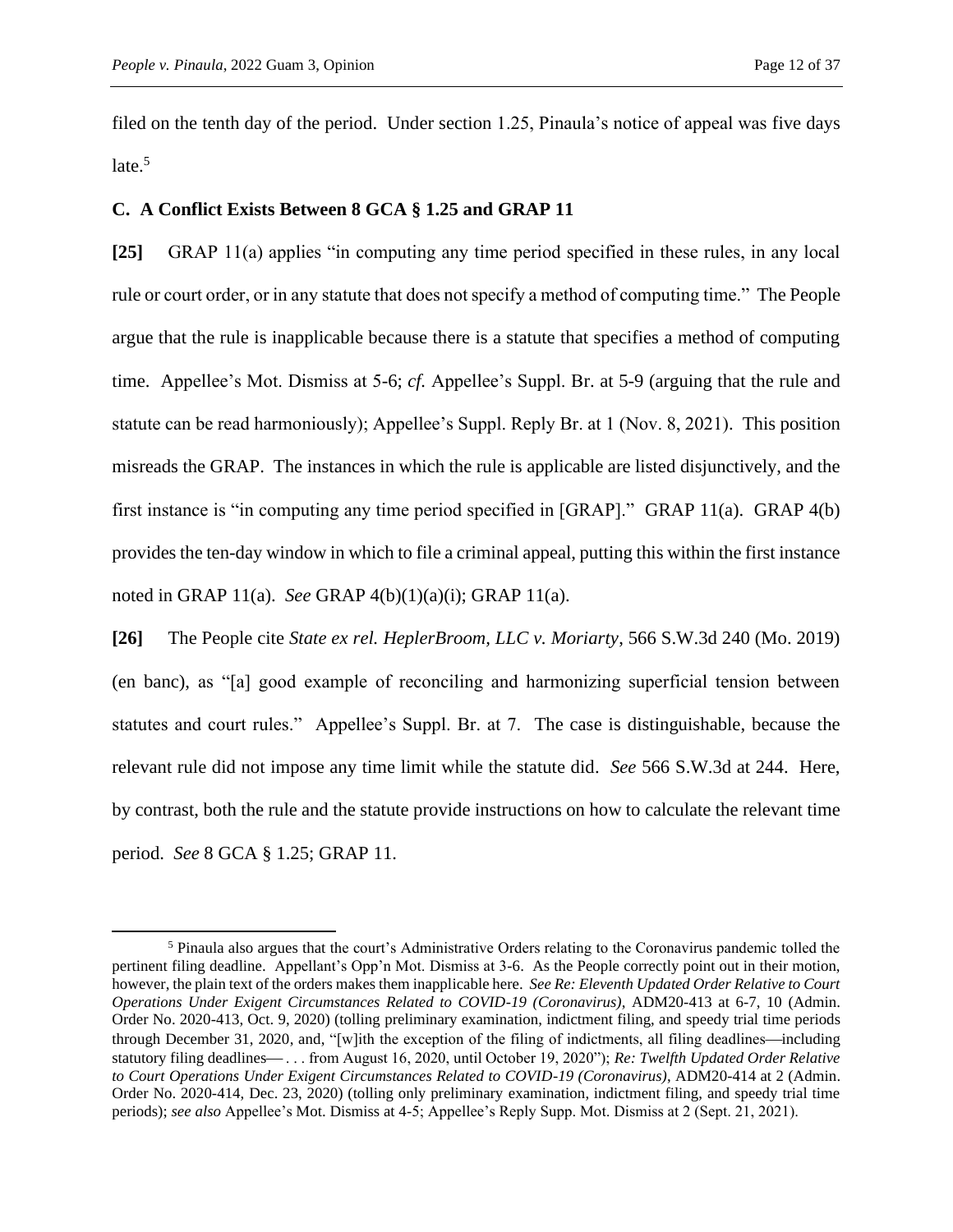**[27]** Asserting that the court must "first harmonize the language of a statute with the language of a court rule" if possible, and declaring that to be feasible here, the People advance several arguments for the proposition that "[t]his case is not an appropriate vehicle" for the question presented in the court's October 5, 2021 Order. Appellee's Suppl. Br. at 5-13. Because the rule and the statute are both facially applicable here and they cannot be reconciled, these arguments are unavailing. We must proceed to the question presented to the parties in our October 5, 2021 Order: "whether the court has the power under the Organic Act to promulgate and apply a rule for computing time, namely GRAP 11, as applicable to filing a criminal appeal, notwithstanding 8 GCA § 1.25's method of computing time." Order (Oct. 5, 2021). We find that we do have such authority.

#### **D. Where a Court Rule and Statute Conflict on a Procedural Issue, the Rule Controls**

### **1. The People's arguments that the rule should yield are unavailing**

**[28]** The People advance several arguments to suggest that if found to conflict with the rule, the statute should control. These arguments are not persuasive because they assume the answer to a threshold question and mischaracterize the discrepancy.

**[29]** Most directly, the People argue that because the timeline for an appeal is mandatory and jurisdictional, the issue is jurisdictional rather than procedural, and thus the statute should control. *See* Appellee's Suppl. Br. at 13-14. However, the United States Supreme Court has already held that only statutory time limits are jurisdictional; time limits prescribed in court-made rules are not jurisdictional but mandatory claim-processing rules subject to waiver and forfeiture. *Hamer*, 138 S. Ct. at 16 (first citing *Bowles*, 551 U.S. at 210-213; and then citing *Kontrick*, 540 U.S. at 456). Thus, the timeline would be jurisdictional only if it were found in 8 GCA § 1.25 rather than GRAP 11.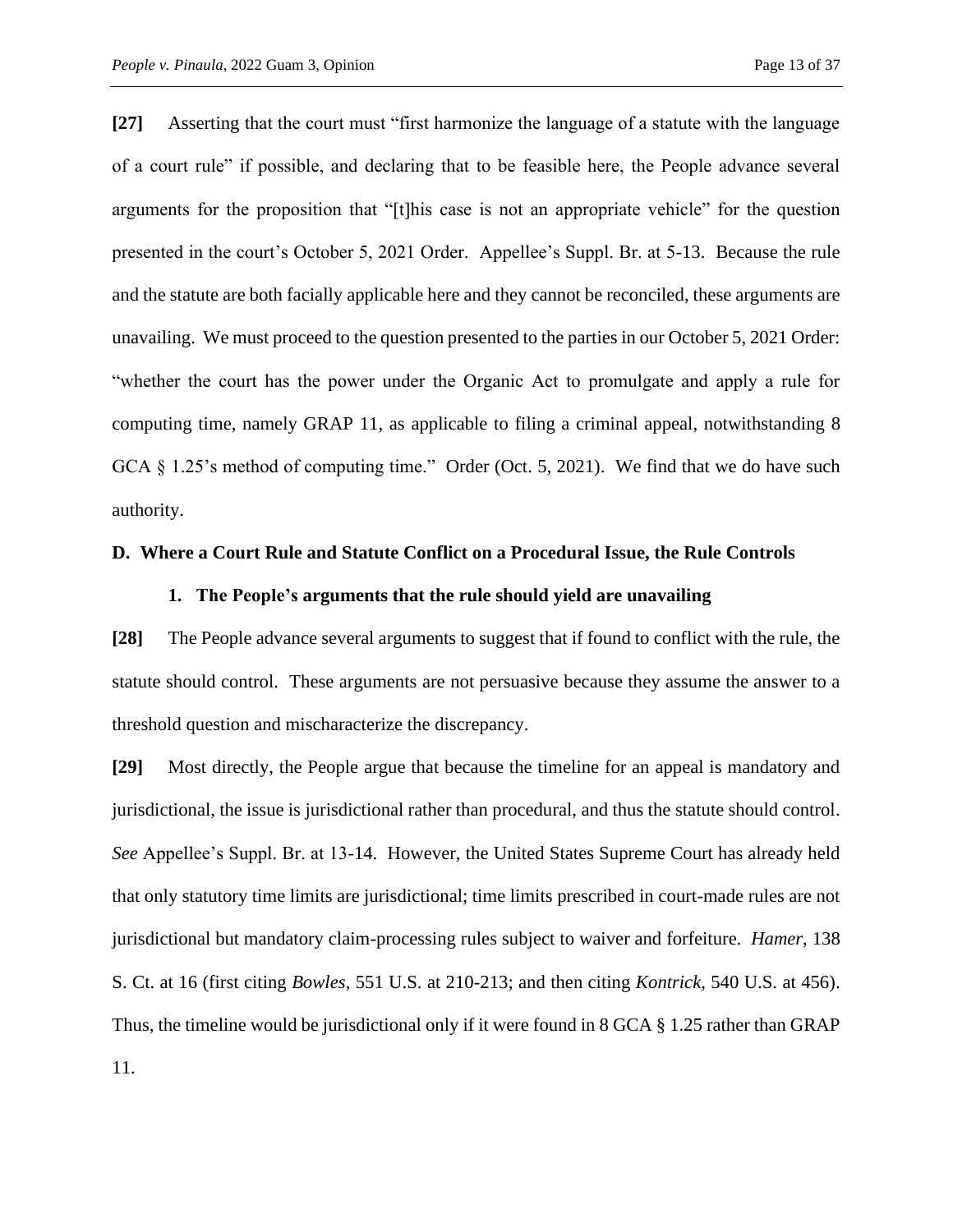**[30]** Relatedly, the People argue that the court's jurisdiction cannot be expanded by court rules. *See* Appellee's Mot. Dismiss at 6-7; Appellee's Suppl. Br. at 16. GRAP 1 also emphasizes that "[n]othing in these rules shall be construed to extend or limit the appellate jurisdiction of the Supreme Court of Guam as established by law." In a similar vein, at oral argument, the People urged that because the statute, rather than GRAP, confers the right to an appeal, the issue is substantive and so the statute should control. *See, e.g.*, Oral Argument at 10:54:27-47; 11:03:51- 56 (Nov. 30, 2021); *see also* Appellee's Suppl. Br. at 14 (arguing that "the right to appeal is a statutory creation, and is not subject to alteration by the court or court rules"). Similarly, the People pointed out that under 8 GCA § 130.35, "the only step that affects 'the validity of the appeal'" is the "timely filing of the notice of appeal." Appellee's Suppl. Br. at 6 (quoting 8 GCA § 130.35 (2005)).

**[31]** We underscore that both the court rule and the statute require the defendant to file the notice of appeal within ten days of the entry of either the judgment or the order being appealed. *See* GRAP 4(b)(1)(A)(i); 8 GCA § 130.40. The discrepancy arises in *how to calculate those ten days*. Thus, the question is not whether the court may expand its jurisdiction over appeals, but rather how to carry out the administration of the jurisdiction it already has. If the time calculation is not "jurisdictional," its application cannot be said to impermissibly "expand" jurisdiction. Again: only if the statute controls could the issue be "jurisdictional." *See Hamer*, 138 S. Ct. at 16. We must decide first whether the rule or statute controls to determine whether the issue is jurisdictional.

## **2. Where a rule and statute cannot be harmonized, generally the statute controls where the issue is substantive and the rule controls where the issue is procedural**

**[32]** Multiple jurisdictions have found that a court should first attempt to harmonize application of a court-made rule and a statute. Although caselaw is divided, many jurisdictions agree that if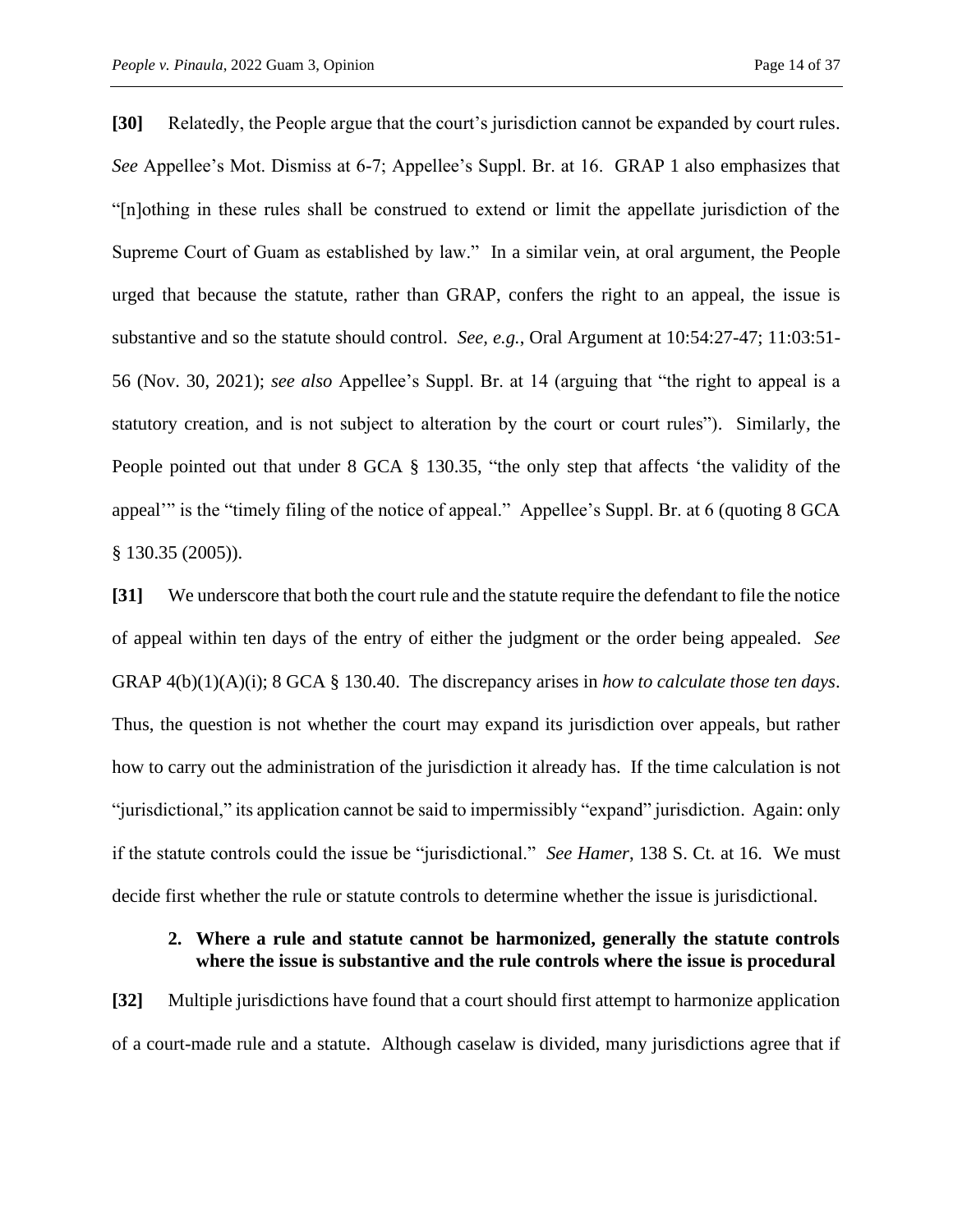harmonization is impossible, the statute should control if the issue is "substantive," but the rule should control where the issue is "procedural." We concur.

**[33]** At least three sources have compiled lists of jurisdictions that subscribe to the general proposition that "if a certain matter that is the subject of both a statute and a court rule is substantive in nature, the statute will control, but the court rule controls if the matter is procedural." 21 C.J.S. *Courts* § 169 (May 2022 Update); *see also* 20 Am. Jur. 2d *Courts* § 50 (May 2022 Update); H.D.W., Annotation, *Power of Court to Prescribe Rules of Pleading, Practice, or Procedure*, 158 A.L.R. 705 (1945) (supplementing M.C. Dransfield, Annotation, *Power of Court to Prescribe Rules of Pleadings, Practice, or Procedure*, 110 A.L.R. 22 (1936)). We agree with the general proposition that statutes trump inconsistent rules where the matter is substantive but courtpromulgated rules should control where the issue is procedural.

## **3. How to calculate the time to file an appeal is a procedural issue; the rule controls**

**[34]** We hold that determination of how to calculate the time to file an appeal is a procedural issue, and the rule controls. *Corpus Juris Secundum* addressed the circumstance before this court: whether calculation of time to file an appeal is substantive or procedural.

The rule that supreme court rules remain supreme when in conflict with legislation enacted by the legislature has an exception when the statutory rule is based upon a fixed public policy that has been legislatively or constitutionally adopted and has as its basis something other than court administration. Generally, statutes governing appeals are given deference only to the extent to which they are compatible with a supreme court's rules; conflicts that compromise those rules are resolved with the rules remaining supreme. For example, a court rule stating a 30 day period to appeal to the circuit court from a county court supersedes a statute that provides a six-month period to appeal where the legislature has no reason to provide a six-month period to appeal from a county court order.

21 C.J.S. *Courts* § 169 (citations omitted).

**[35]** The case of *Citizens for a Safer Carroll County v. Epley*, 991 S.W.2d 562 (Ark. 1999),

cited in *Corpus Juris Secundum*, illustrates this point. The court first noted that "as a general rule,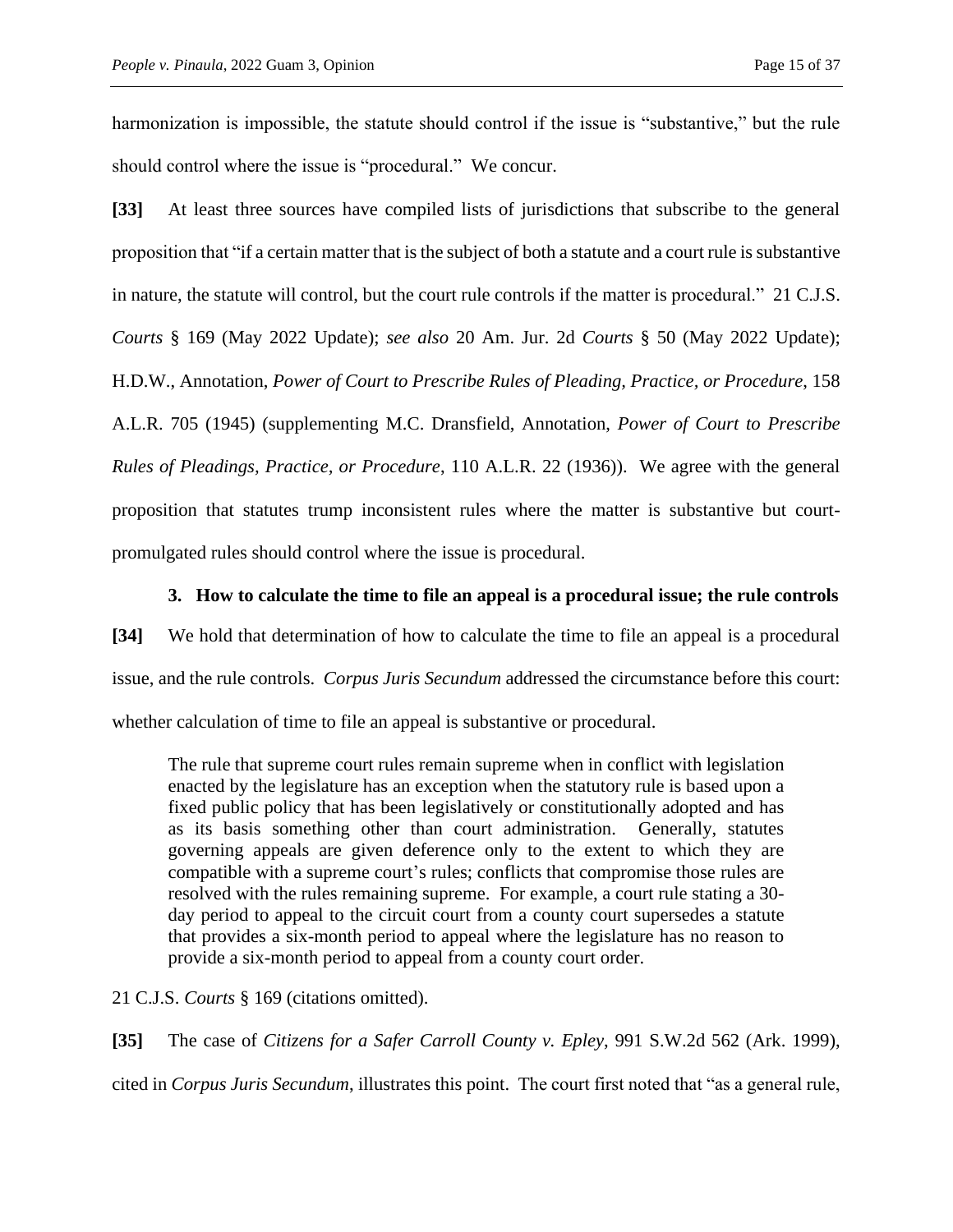statutes are given deference only to the extent to which they are compatible with our rules and conflicts which compromise those rules are resolved with our rules remaining supreme." *Id.* at 564. The court in *Epley* then said, however, that "there is an exception to this general rule: when the statutory rule is based upon a fixed public policy which has been legislatively or constitutionally adopted and has as its basis something other than court administration." *Id.* The court ultimately held that the statutory shorter time to file an appeal in election disputes controlled over a longer period found in the rules because "[t]he Legislature has adopted a shorter appeal time based upon the strong public policy in favor of resolution of such an issue prior to the time for the general election." *Id.*

**[36]** *Pike Avenue Development Co. v. Pulaski County*, 37 S.W.3d 177 (Ark. 2001), a case decided just two years later, reveals the flip side of the coin. *Pike* also addressed a conflict existing between a court rule and a statute regarding time to file an appeal. 37 S.W.3d at 178. The court began with "the general rule that, to protect what it holds inviolate, [the court] defers to the General Assembly in [conflicts between court rules and legislation] only to the extent that the conflicting court rules' primary purposes and effectiveness are not compromised; otherwise, the rules remain supreme." *Id.* Citing *Epley*, the court reiterated the exception to this general principle "when the General Assembly's statutory rule is based upon a fixed public policy that has been legislatively or constitutionally adopted and has as its basis something other than court administration." *Id.* (citing *Epley*, 991 S.W.2d 562).

**[37]** In *Pike*, however, the court "could find no perceivable public policy reason for the General Assembly to provide a six-month period to appeal from a county court order" and thus held that the rule controlled. *Id.* (noting that the court was "unaware of why appeals from county court decisions involving property assessment adjustments should require a longer period of time to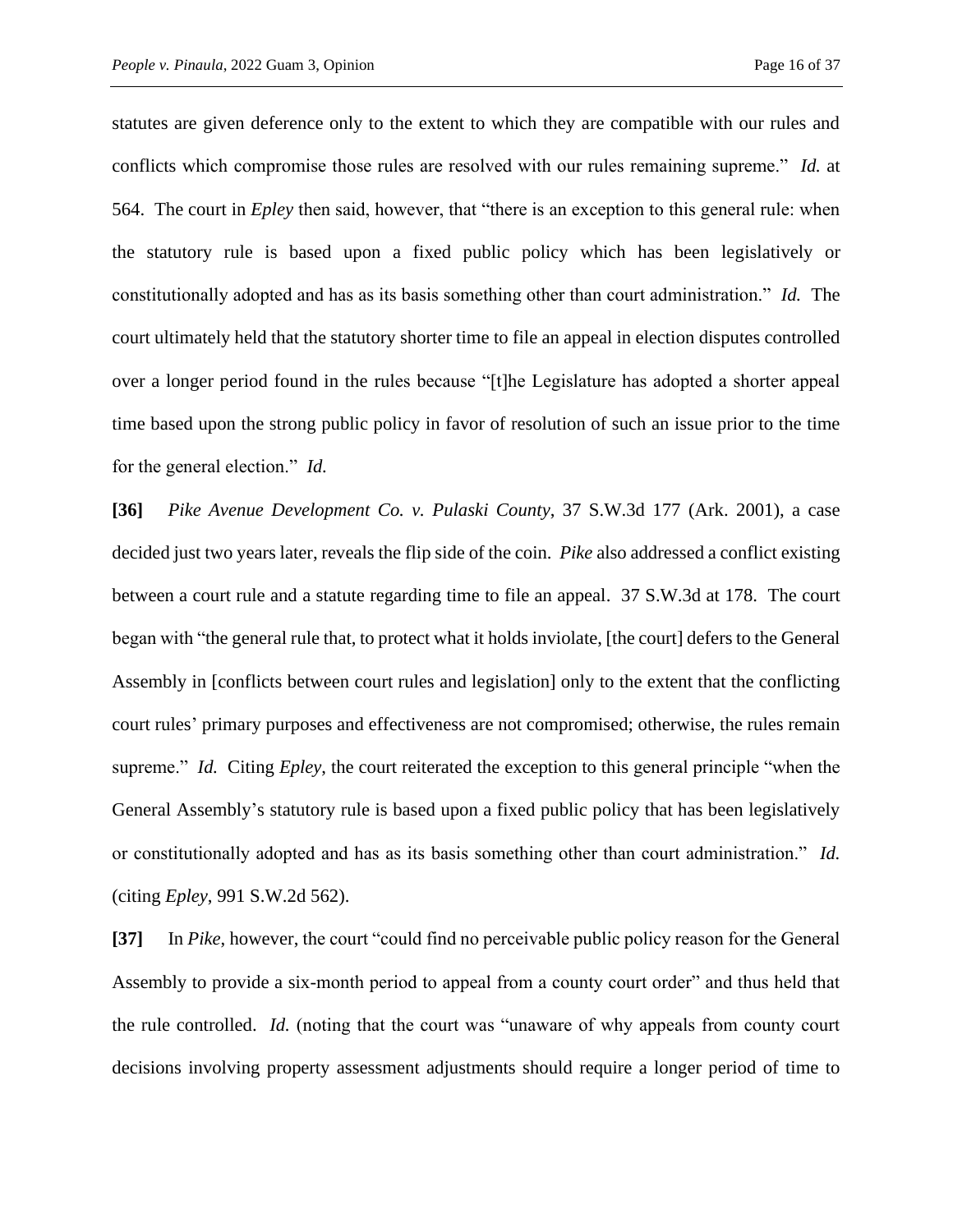appeal than any other inferior court decision"). The court contrasted the case to what it called the "obvious" public policy of a seven-day limit to appeal an election contest "because disputes related to elections must be resolved quickly in order that public offices may be filled and the people served." *Id.* at 178 n.1 (contrasting the case with *Weems v. Garth*, 993 S.W.2d 926 (Ark. 1999)).

**[38]** Here, like in *Pike*, we can find no policy objective that is advanced by the inclusion of weekends and holidays depending on whether the prescribed time period is less than seven versus eleven days. It appears to be merely a matter of procedural expediency.

**[39]** Other jurisdictions addressing the issue have come to the same conclusion: generally, court rules prevail over inconsistent statutes relating to time to file an appeal. New Mexico courts have stated unambiguously that "[w]hen a statute governing the time for appeal conflicts with a supreme court rule, the rule governs." *Tzortzis v. Cnty. of Los Alamos*, 773 P.2d 363, 363 (N.M. Ct. App. 1989); *see also Am. Auto. Ass'n v. State Corp. Comm'n*, 697 P.2d 946, 947 (N.M. 1985) ("The law is clear that on procedural matters such as time limitations for appeals, a rule adopted by the Supreme Court governs over an inconsistent statute. This is predicated upon the constitutional doctrine that the Court has the power to regulate pleading, practice and procedure within the courts." (citations omitted)).

**[40]** Indiana courts have similarly stated bluntly that "[w]here there is a direct conflict between the statute and the [appellate] rule[s  $\dots$ ] in a purely procedural matter fixing a time limitation on appeals, the statutory provision must fall." *Citizens Indus. Grp. v. Heartland Gas Pipeline, LLC*, 856 N.E.2d 734, 738 (Ind. Ct. App. 2006) (second and third alterations in original) (quoting *McCormick v. Vigo Cnty. High Sch. Bldg. Corp.*, 226 N.E.2d 328, 331 (Ind. 1967)).

**[41]** In 1950, the New Jersey Supreme Court performed a detailed constitutional analysis on this topic. *See Winberry v. Salisbury*, 74 A.2d 406, 408-14 (N.J. 1950). It ultimately concluded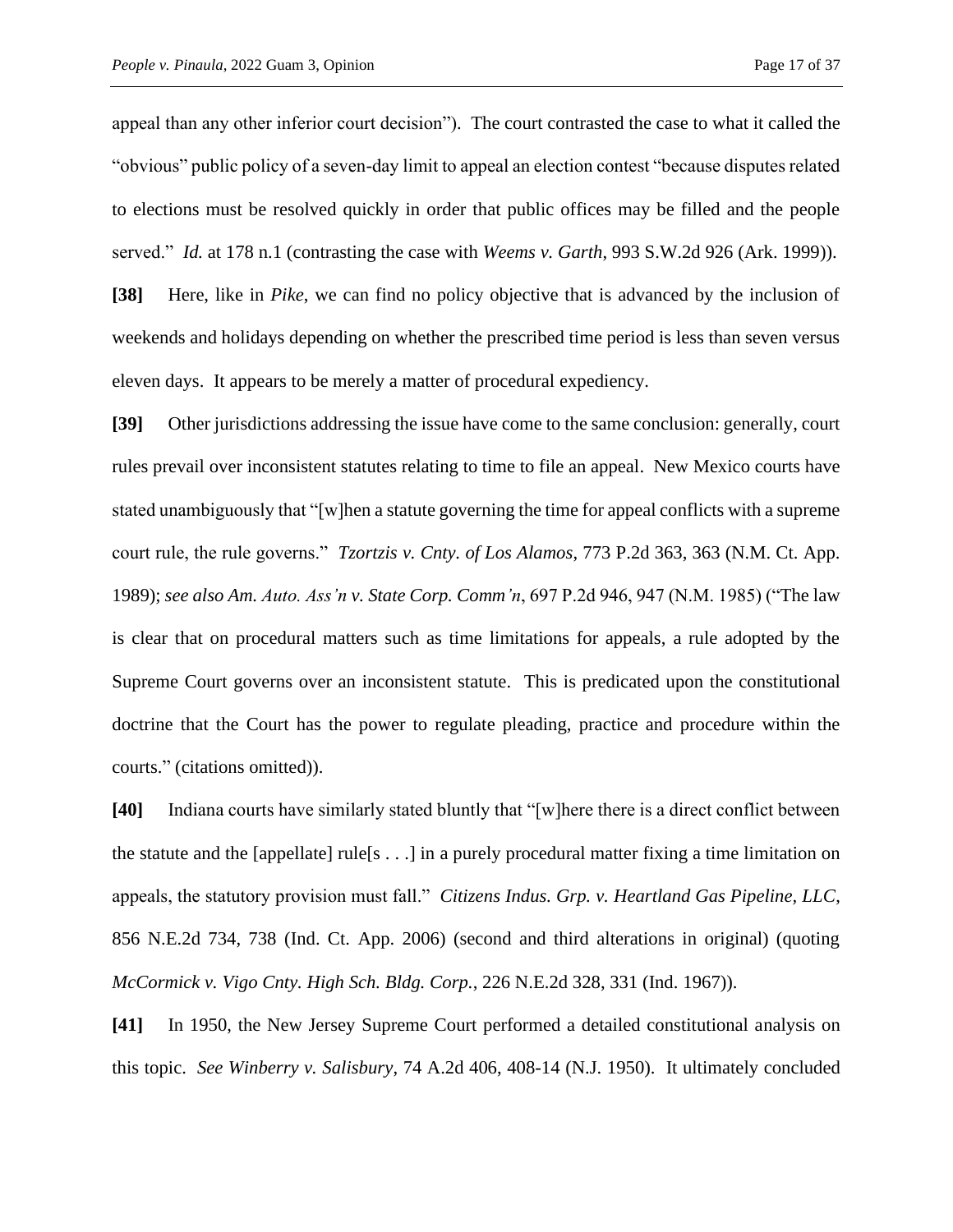that although "confined to practice, procedure and administration as such," "the rule-making power of the Supreme Court is not subject to overriding legislation." *Id.* at 414. Time to take an appeal was considered procedural. *See id.* at 408, 414.

**[42]** The Supreme Court of Arizona performed a somewhat similar analysis in *Burney v. Lee*, 129 P.2d 308 (Ariz. 1942), evaluating whether a court-promulgated rule for time to appeal superseded an earlier statute. The court collected cases for the "almost unanimous[]" proposition that "courts have the inherent power to prescribe rules of practice and rules to regulate their own proceedings in order to facilitate the determination of justice, without any express permission from the legislative branch." *Id.* at 309. The extent of that power vis-à-vis the legislature's power, however, was not decided because a statute explicitly granted the court power to make procedural rules and stated that inconsistent statutes would remain in effect only until modified or suspended by new court rules. *See id.* at 310.

**[43]** Several cases cited above address the *number of days* in which to file an appeal. The present controversy addresses instead merely *how to calculate* those days. If the number of days to file an appeal has been considered procedural rather than substantive, how much more procedural is the question of how to administratively mark those days on the calendar?

**[44]** We need not, and do not, decide today whether the number of days to file an appeal is properly considered procedural or substantive, as both the statute and the rule agree the defendant must file the notice of appeal within ten days of the entry of either the judgment or the order being appealed. *See* GRAP 4(b)(1)(A)(i); 8 GCA § 130.40. Thus, our holding does not address whether authority to define the number of days to file an appeal is properly held by the court or the legislature.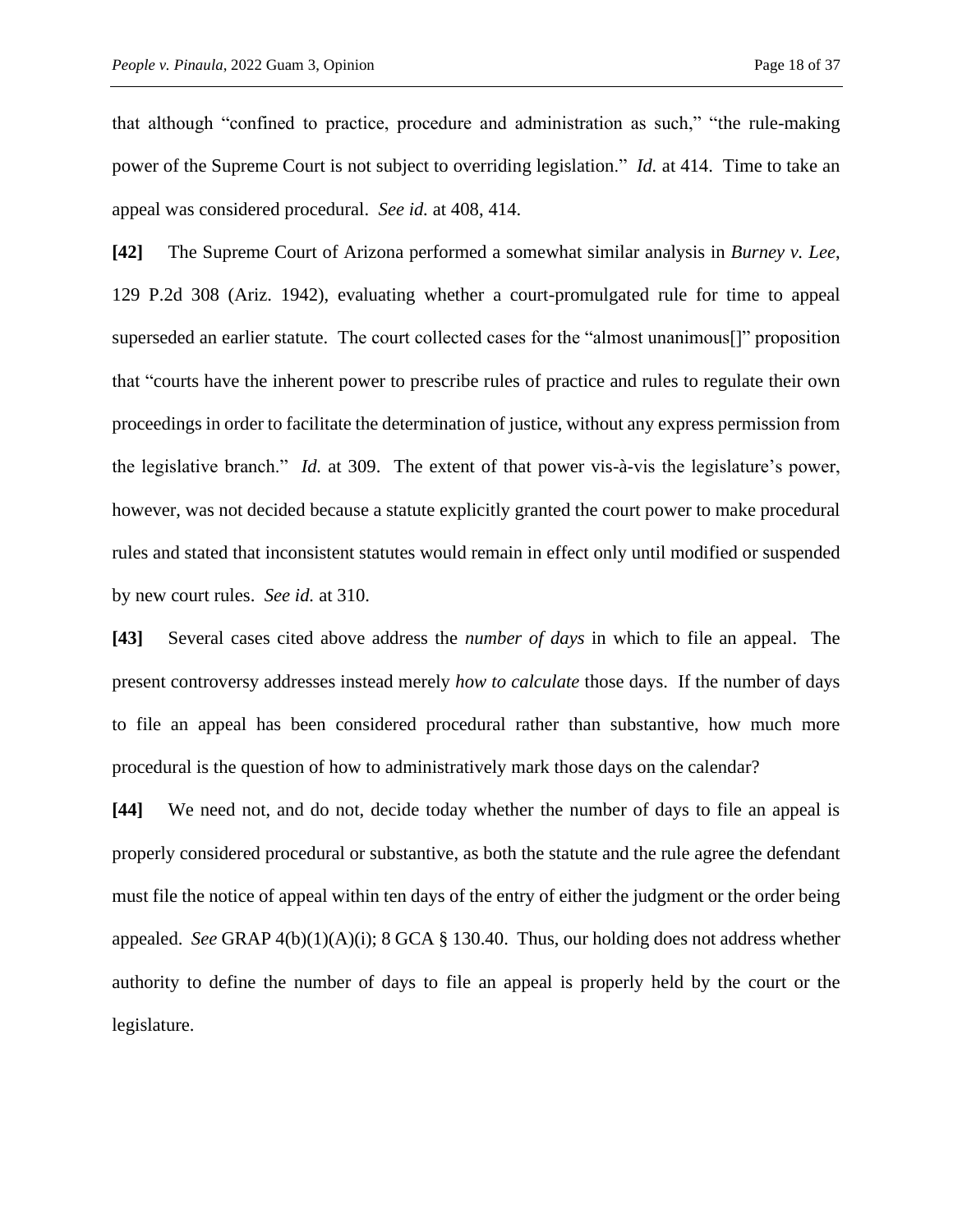**[45]** We hold that where a statute and court-promulgated rule each relate to the method used to calculate time to file an appeal and irreconcilably conflict, absent some clear and obvious policy consideration advanced by the statute which has its basis in something other than court administration, the court rule should control. Here we find no such policy consideration, and thus the method for computing time in GRAP 11 controls over the conflicting method in 8 GCA § 1.25 on this procedural issue.

#### **E. This Conclusion Reflects Our Mandate and Authority Under the Organic Act**

## **1. Procedural rulemaking is an organic power of the Supreme Court of Guam; the Legislature may not infringe upon this authority**

**[46]** Procedural rulemaking is an organic power of the Supreme Court of Guam. 48 U.S.C.A. § 1424-1(a)(6) (Westlaw through Pub. L. 117-139 (2022) ("The Supreme Court of Guam shall . . . make and promulgate rules governing the administration of the judiciary and the practice and procedure in the courts of the judicial branch of Guam . . . ."). The separation of powers doctrine is recognized in Guam. *See, e.g.*, *Villagomez-Palisson v. Superior Court*, 2004 Guam 13 ¶ 14 (citing *In re Gutierrez*, 2002 Guam 1 ¶ 32); *see also* 48 U.S.C.A. § 1421a (Westlaw through Pub. L. 117-139 (2022) ("The government of Guam shall consist of three branches, executive, legislative, and judicial . . . ."). Here, the judiciary's organic rule-making authority is infringed upon by legislation outlining a method for computing time to file a criminal appeal that conflicts with the Guam Supreme Court's own Rules of Appellate Procedure.

**[47]** Separation of powers questions are evaluated case-by-case and begin from the general proposition that legislation is presumed to be constitutional. *In re Request of Leon Guerrero*, 2021 Guam 6 ¶ 24 (per curiam). The court "zealously" adheres to the doctrine of separation of powers and has often "protected both the legislative and executive branches of government from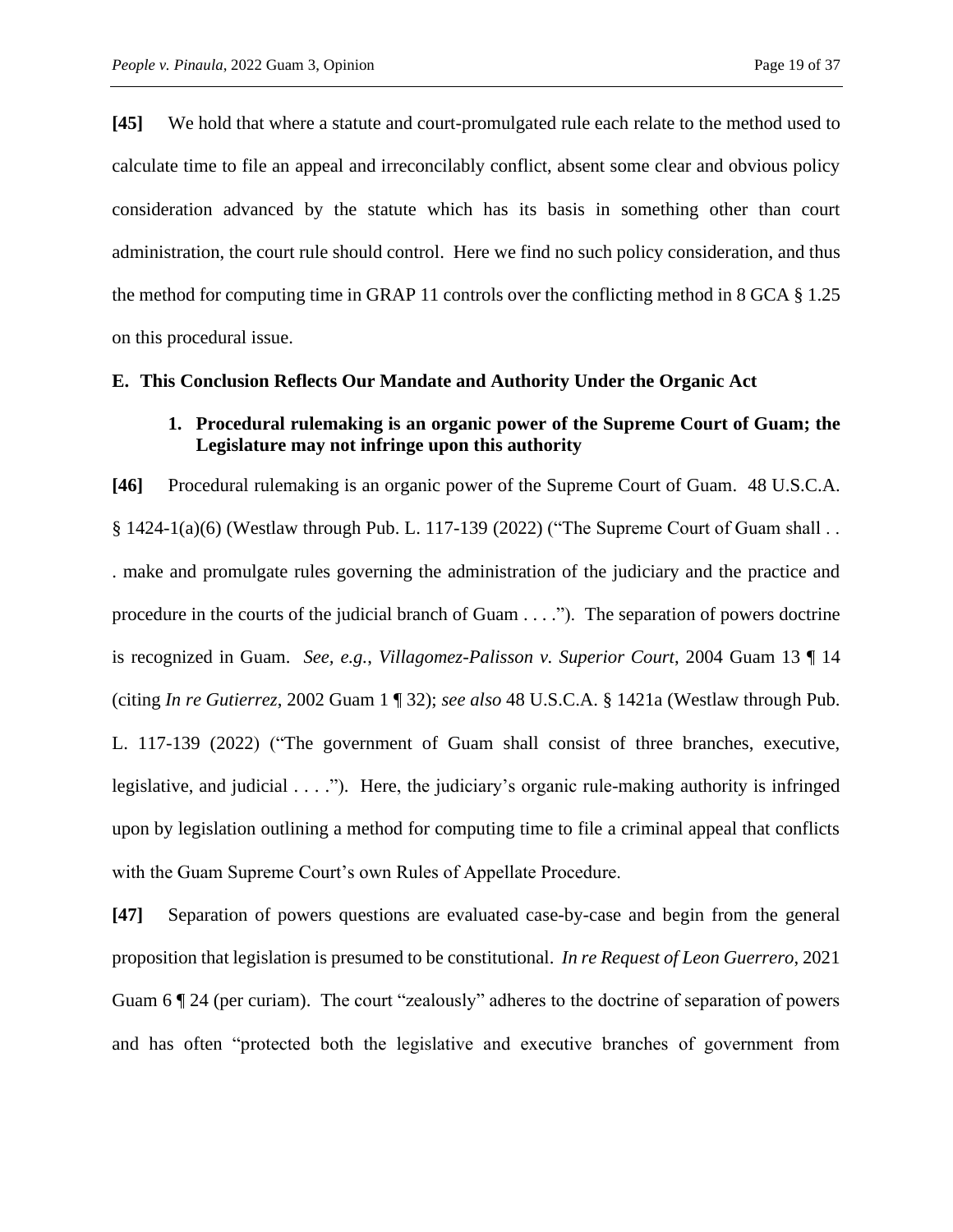interference." *Hamlet v. Charfauros*, 1999 Guam 18 ¶ 9 (per curiam) (collecting cases in which the court upheld authority of other branches of government when in conflict with judicial branch). **[48]** To evaluate separation of powers challenges, this court has adopted the framework used by the United States Supreme Court. *In re Request of Leon Guerrero*, 2021 Guam 6 ¶ 23. "[T]wo separate elements must be evaluated: (1) whether the statutory provision prevents the accomplishment of constitutional functions and (2) if so, whether the disruptive impact is justified by any overriding constitutional need." *Id.* (alteration in original) (quoting *People v. Perez*, 1999 Guam 2 ¶ 17, *overruled on other grounds by People v. Shimizu*, 2017 Guam 11). "When the alleged breach of separation of powers involves the Judicial Branch, th[e] [first] inquiry focuses on two types of conflicts: a) whether the tasks assigned are more appropriately assigned to another branch, or b) whether the provision impermissibly 'threatens the institutional integrity of the Judicial Branch.'" *In re Extradition of Lin*, 915 F. Supp. 206, 214 (D. Guam 1995) (quoting *Mistretta v. United States*, 488 U.S. 361, 383 (1989)).

**[49]** Here the legislature's statutory method for computing time as applied to criminal appeals invades the province of the judiciary. It prevents the accomplishment of the judiciary's function of procedural administration of the courts, a task which is most appropriately carried out by the judiciary itself, rather than one of the other branches. *See Mistretta*, 488 U.S. at 386-90 ("Because of their close relation to the central mission of the Judicial Branch, such extrajudicial activities [referring to judicial rulemaking efforts] are consonant with the integrity of the Branch and are not more appropriate for another Branch."). In *Mistretta v. United States*, 488 U.S. 361 (1989), the United States Supreme Court upheld placement of the Sentencing Commission within the judicial branch and affirmed that for more than a hundred years, Supreme Court jurisprudence has recognized "that rulemaking power pertaining to the Judicial Branch may be 'conferred on the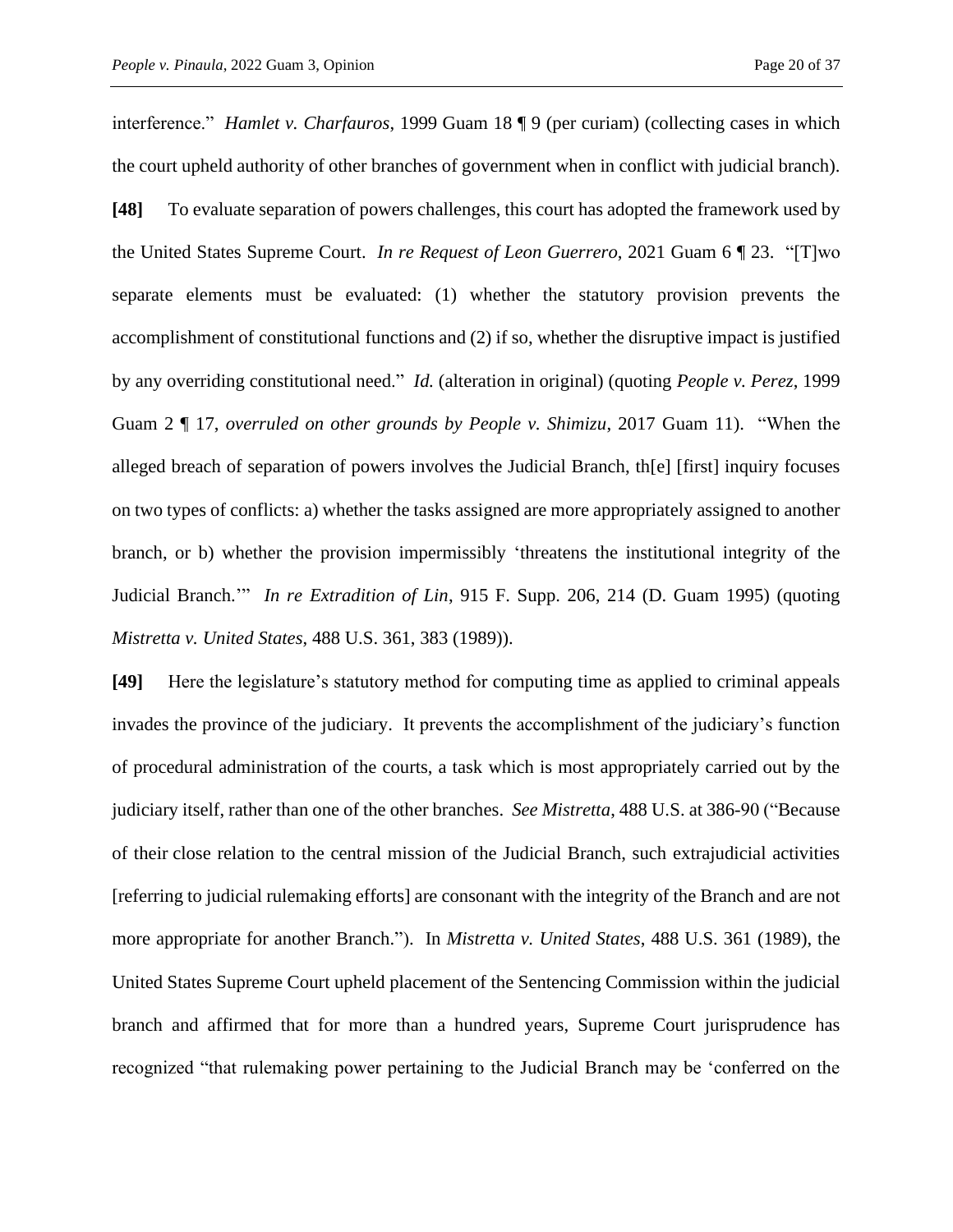judicial department.'" *Id.* at 387 (quoting *Wayman v. Southard*, 23 U.S. (10 Wheat.) 1, 43 (1825)).

Admitting that the analogy was imperfect, the Court compared development of the Sentencing Guidelines to creation of procedural rules under the Enabling Act. *Id.* at 391-92.

Such guidelines, like the Federal Rules of Criminal and Civil Procedure, are court rules . . . for carrying into execution judgments that the Judiciary has the power to pronounce. . . . In other words, the Commission's functions, like this Court's function in promulgating procedural rules, are clearly attendant to a central element of the historically acknowledged mission of the Judicial Branch.

*Id.* at 391.

**[50]** There is no overriding policy consideration that would dictate exclusion of holidays and weekends for periods of less than seven versus eleven days. This is a question of procedural expediency rather than principle. The legislature's statutory method for computing time fails both prongs of the two-part test for separation of powers concerns. It prevents the accomplishment of the organic function of the judiciary but is not justified by any overriding constitutional need; the task of procedural rulemaking is not more appropriately assigned to another branch, and allowing the legislature to do so threatens the institutional integrity of the judiciary. The legislature may not usurp the court's control over its own functions by proscribing *how* the judiciary may carry out its organic responsibilities.

# **2. The history of the adoption of the relevant statute, GRAP, and Organic Act amendment support this interpretation**

**[51]** This conclusion is supported by the history of the relevant statute, GRAP, and Organic Act amendment. The relevant statutory provision preceded the legislature's adoption of the GRAP. Although the language included in the initial GRAP suggested that the legislature intended to cede rulemaking authority to the court on this issue, at the time concerns were raised that the judiciary was still not a co-equal branch of government. In 2003, the Guam legislature passed a law partially addressing this concern, and then in 2004, the United States Congress amended Guam's Organic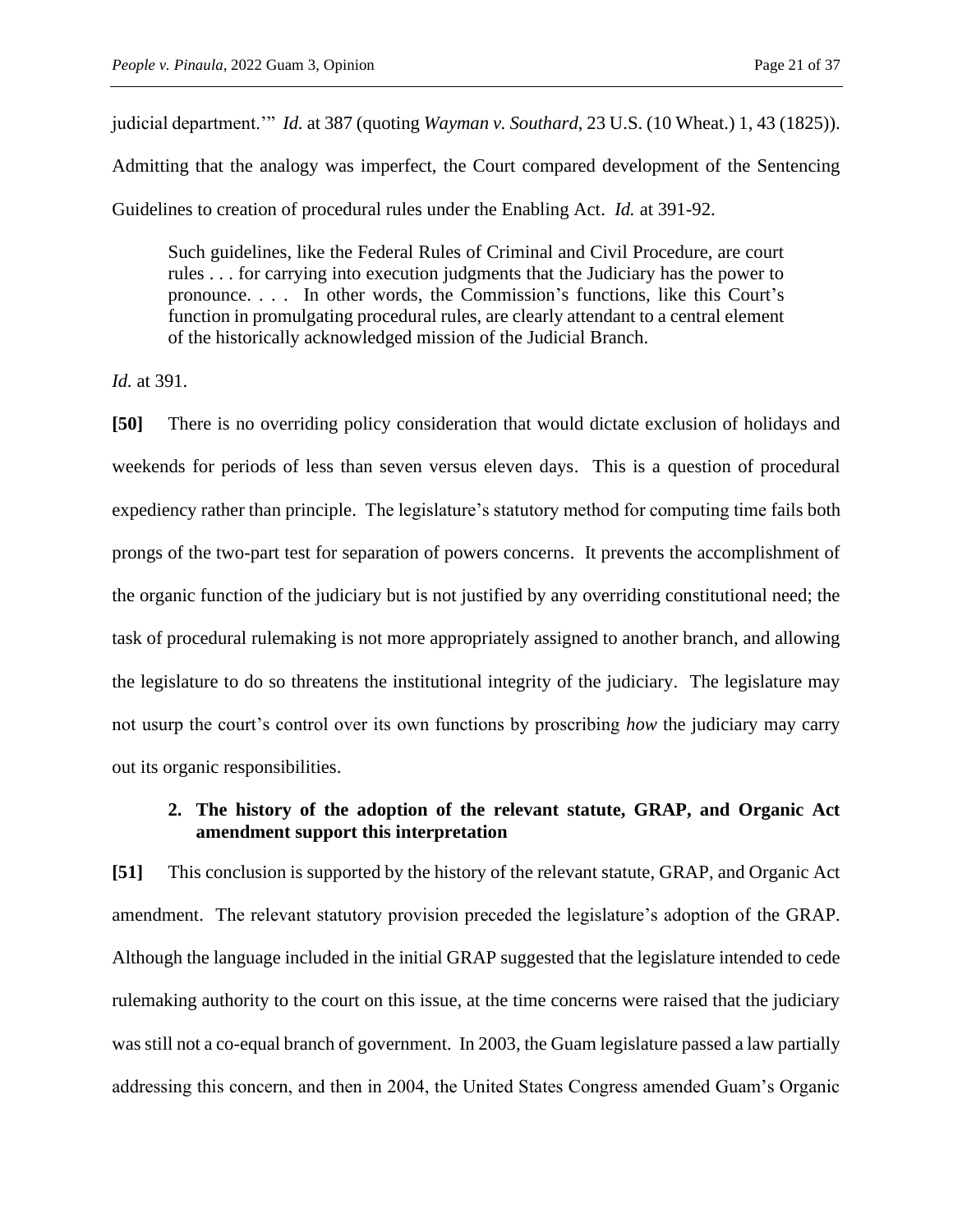Act and granted the court authority to "make and promulgate rules governing the administration of the judiciary and the practice and procedure in the courts." Act of Oct. 30, 2004, Pub. L. No. 108-378, § 1(b), 118 Stat. 2206, 2207 (codified at 48 U.S.C.A. § 1424-1(a)(6)). Thus, the source of the court's rulemaking authority, while perhaps at first only a power ceded by the legislature, is now firmly rooted in the Organic Act.

**[52]** The Criminal Procedure law of Guam (in which 8 GCA § 1.25 is found) was enacted by Guam Public Law 13-186 in 1976 and was codified in Title 8 of the Guam Code Annotated by Guam Public Law 15-104:7 in 1980. Title 8 GCA, Ref. & Annos., Source. The legislature authorized and approved the first appellate rules fifteen years later in 1995 pursuant to the Supreme Court of Guam Rules of Appellate Procedure Act, enacted as Guam Public Law 23-34. At that time, the method for computing time in then-Rule 14(a) was materially similar to the method contemplated in section 1.25. *See* Guam Pub. L. 23-34 (June 28, 1995), at p. 25 of attached rules (excluding weekends and holidays when prescribed period was less than seven days); 8 GCA § 1.25 (same). As adopted, the rules authorized the court to amend its own rules. *See* P.L. 23-34 at p. 42 of attached rules (for then-Rule 28). The rules also stated that "[i]nterpretations of these Rules as promulgated shall be supplied by the Supreme Court of Guam, whose authority is controlling in all counts." *Id.* at p. 1 of attached rules (Rule 1). This yielding of control suggests that even in 1995, the legislature may have intended to cede rulemaking authority to the Supreme Court for topics covered by the GRAP.

**[53]** The independent authority of the court was again addressed by the legislature in 2003, at which time it passed (over the governor's veto) Guam Public Law 27-31, which was meant to "reorganize the judiciary of Guam as the third co-equal and independent branch of government." P.L. 27-31:1 (Oct. 31, 2003). Codified at 7 GCA § 3107, P.L. 27-31:9 provides that the Supreme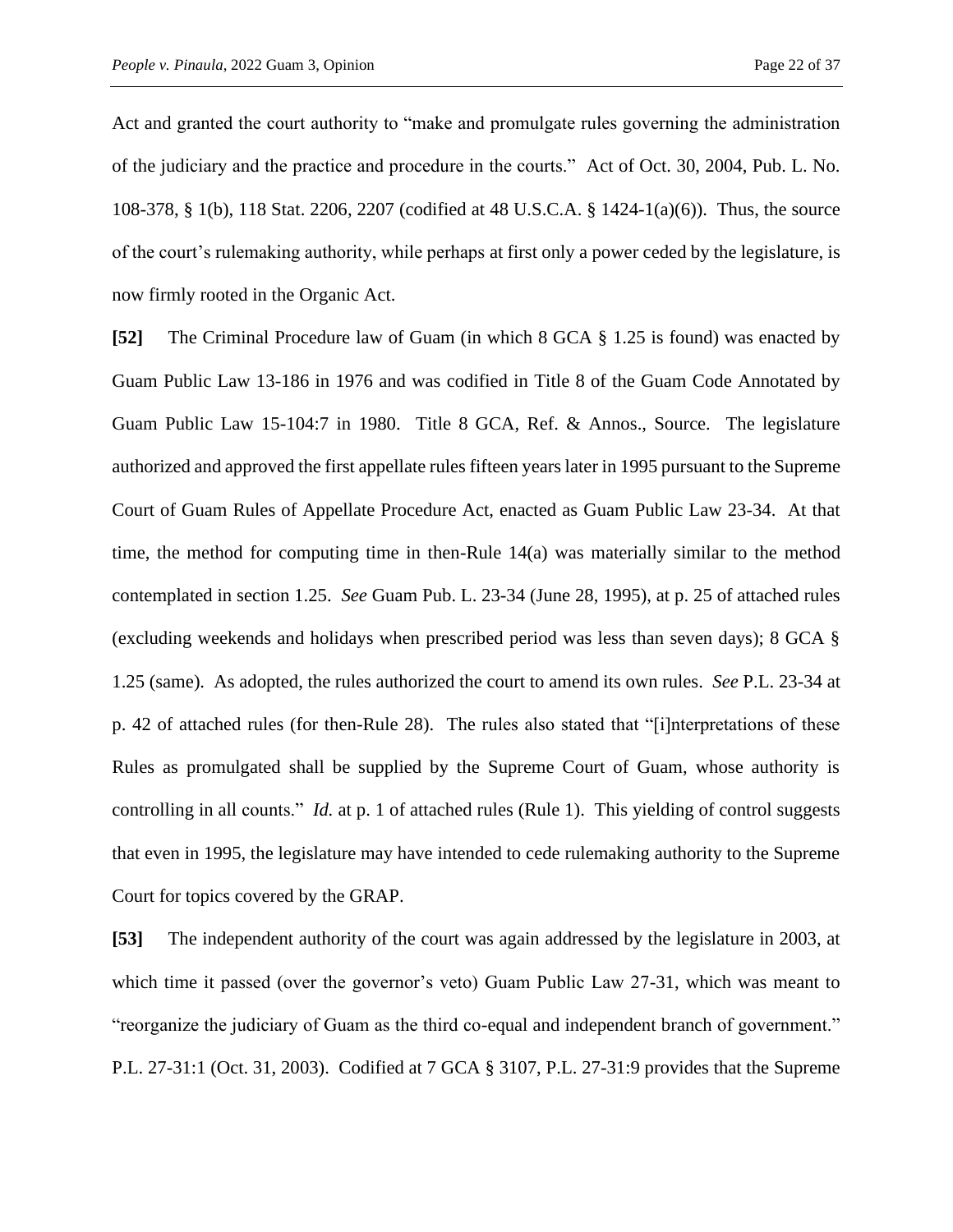Court "may make and promulgate rules governing the practice and procedure in the courts." 7 GCA § 3107 (2005); P.L. 27-31:9. The law recognized, however, the further "need to protect the integrity of the Judiciary from infraction by the other branches of government," a need which could be resolved by an amendment to the Organic Act of Guam or adoption of a constitution by the people of Guam. P.L. 27-31:1.

**[54]** Such an amendment to the Organic Act occurred in October 2004, at which time the Guam Supreme Court was explicitly granted authority to "make and promulgate rules governing the administration of the judiciary and the practice and procedure in the courts." Act of Oct. 30, 2004, Pub. L. No. 108-378, § 1(b), 118 Stat. 2206, 2207 (codified at 48 U.S.C.A. § 1424-1(a)(6)). The legislative history of the Organic Act amendment also supports the conclusion that it was adopted to protect and elevate the judiciary as a co-equal branch of government. *See, e.g.*, 150 Cong. Rec. 18,169-71 (2004) (statement of Congresswoman Madeleine Z. Bordallo describing the history of the judicial system in Guam, the need for this legislation to create a "strong judiciary," and attaching correspondence from the Governor, Legislature and Judicial Council supporting the bill; notably the Governor's statement explicitly referenced the need to solidify "similar powers to govern, reorganize, manage and account for its branch with judicial independence"); *Testimony on Pub. Land & Forest Bills, Before the Subcomm. on Pub. Lands & Forests of the Comm. on S. Energy & Nat. Res.*, 2004 WL 2190469, (Sept. 29, 2004) (statement of Congresswoman Madeleine Z. Bordallo); H.R. Rep. No. 108-638 (2004).

**[55]** Given the 2004 amendment to Guam's Organic Act, the authority to promulgate and apply procedural rules is rooted in the Organic Act. Although 7 GCA § 3107 and the initial legislation authorizing the GRAP may be read to reinforce and reiterate the court's authority over procedural rulemaking, these are not now the *source* of such authority, which is instead found in the Organic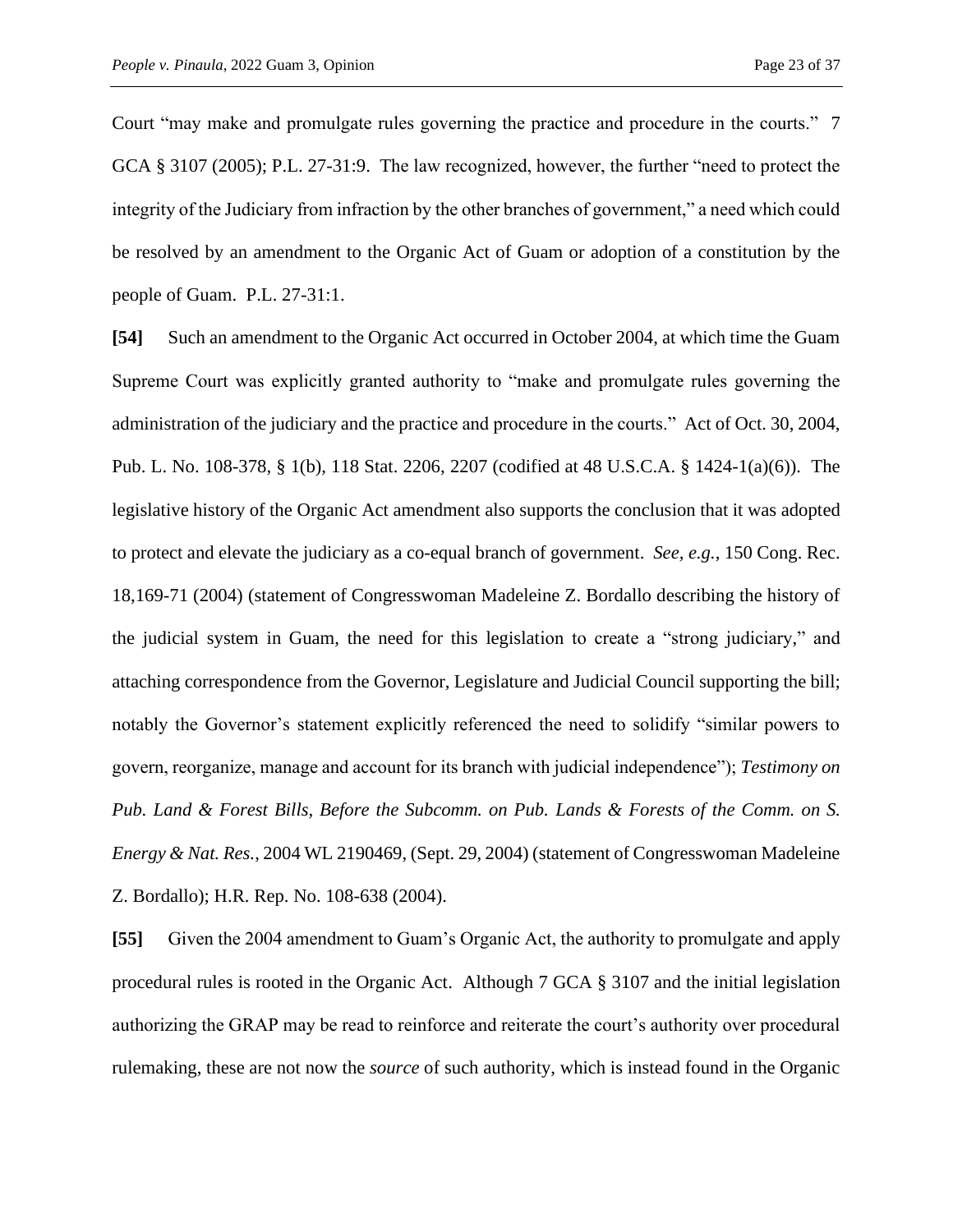Act. *See, e.g.*, *Re: Amendments to the Guam Rules of Appellate Procedure*, PRM07-003 at 1 (Promulgation Order No. 07-003-06, Feb. 24, 2014) (promulgating amendments under authority granted by the Organic Act); *cf.* GRAP 1 ("These appellate rules are promulgated pursuant to the *Frank G. Lujan Memorial Court Act of 1992*, as amended, Title 7 of the Guam Code Annotated, and the Organic Act of Guam.").

**[56]** In conclusion: we find that 8 GCA § 1.25 and GRAP 11 are both facially applicable yet irreconcilable. Consistent with other jurisdictions, we find that where a rule and a statute conflict on a procedural issue, such as the calculation of time to file an appeal, absent a clear legislative policy with a basis in something other than court administration, the court rule should control. This is consistent with the court's authority and mandate under the Organic Act. Thus, the mechanism for computing time found in GRAP 11 controls here, and Pinaula's appeal was timely. The People's Motion to Dismiss for Lack of Jurisdiction is therefore denied.

**[57]** This court has jurisdiction over appeals from a final judgment of conviction entered by the Superior Court of Guam. 48 U.S.C.A. § 1424-1(a)(2); 7 GCA §§ 3107(b), 3108(a) (2005); 8 GCA §§ 130.10, 130.15(a) (2005).

#### **III. STANDARD OF REVIEW**

**[58]** When a defendant raises the sufficiency of the evidence by a motion for judgment of acquittal, the court reviews the trial court's denial of the motion *de novo*. *People v. Wia*, 2020 Guam 17 ¶ 9 (citing *People v. Song*, 2012 Guam 21 ¶ 26).

#### **IV. ANALYSIS**

## **A. The Prosecution Was Not Required to Offer Direct Evidence, But the Evidence Presented Was Insufficient**

**[59]** Pinaula argues that the evidence presented was insufficient to convict him of the offense of Theft by Receiving. We agree.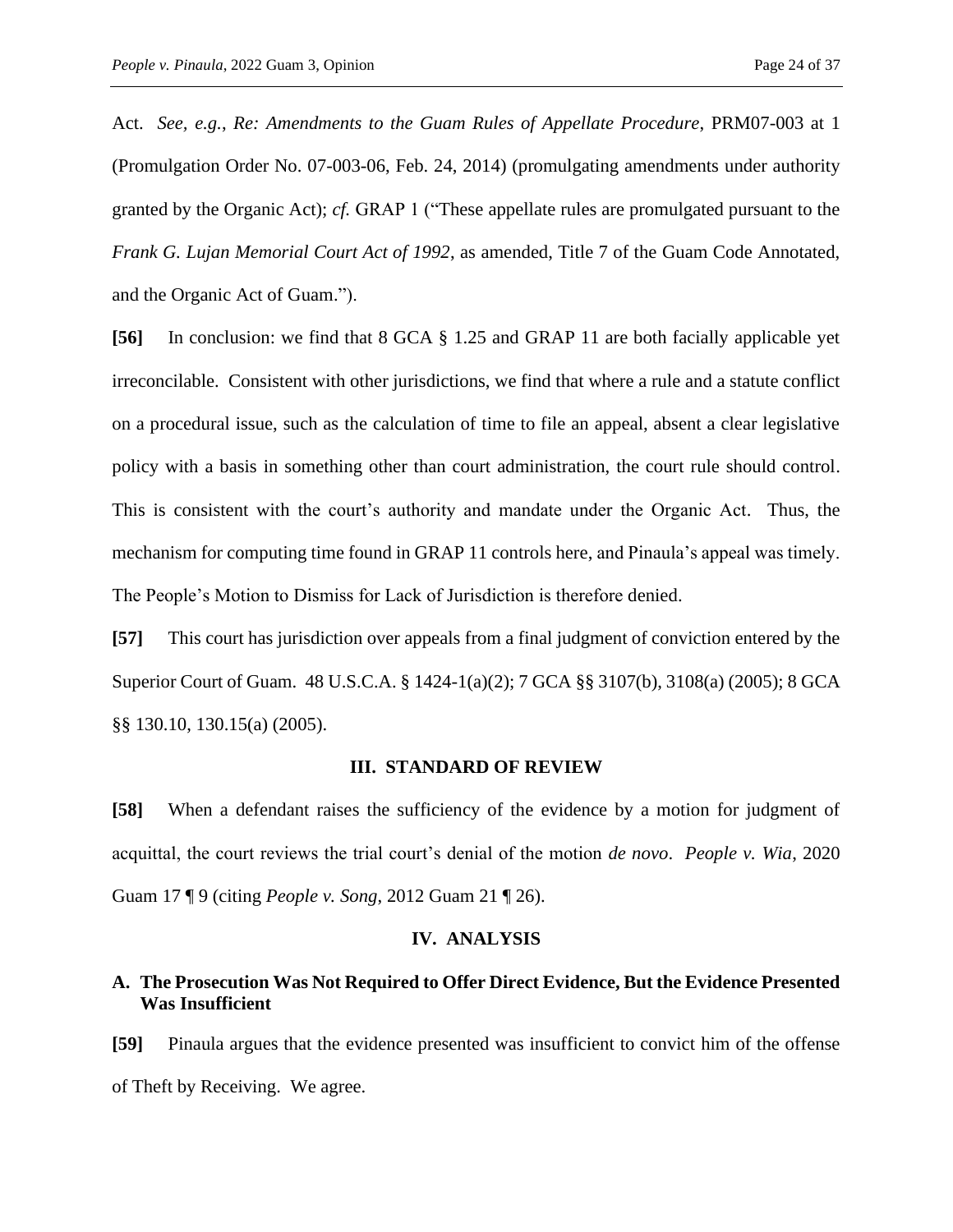**[60]** To review a claim for insufficiency of the evidence, the court reviews "'the evidence presented at trial in the light most favorable to the People and determine[s] whether any rational trier of fact could have found the essential elements of the crime beyond a reasonable doubt.'" *People v. Kotto*, 2020 Guam 4 ¶ 29 (quoting *Song*, 2012 Guam 21 ¶ 27). This is a "highly deferential standard of review," and the defendant bears the burden "to establish 'that the evidence was legally insufficient to sustain a guilty verdict.'" *Id.* (first quoting *People v. Wusstig*, 2015 Guam 21 ¶ 8; and then quoting *Song*, 2012 Guam 21 ¶ 28). Accordingly, "our review must 'give[] full play to the responsibility of the trier of fact fairly to resolve conflicts in the testimony, to weigh the evidence, and to draw reasonable inferences from basic facts to ultimate facts.'" *People v. Anastacio*, 2010 Guam 18 ¶ 18 (alteration in original) (quoting *People v. Jesus*, 2009 Guam 2 ¶ 60). Although a high burden, this is an extraordinary case requiring reversal.

**[61]** Theft by Receiving is defined in 9 GCA § 43.50(a). "A person is guilty of *theft* if he intentionally receives, retains or disposes of movable property of another knowing that it has been stolen or believing that it has probably been stolen." 9 GCA § 43.50(a) (2005). Therefore, the elements of Theft by Receiving are that the defendant (i) intentionally; (ii) receives, retains, or disposes of; (iii) movable property of another; (iv) knowing that it has been stolen or believing that it has probably been stolen. *Id.*; *see also People v. Palisoc*, 2002 Guam 9 ¶ 13 (establishing that intent is an element of Theft by Receiving).<sup>6</sup> The People bear the burden to prove each element

- 2. In Guam;
- 3. Did intentionally;

<sup>&</sup>lt;sup>6</sup> Here, the jury instructions read, in part:

The People must prove beyond a reasonable doubt that the Defendant, William John Pinaula:

<sup>1.</sup> On or about May 18, 2017;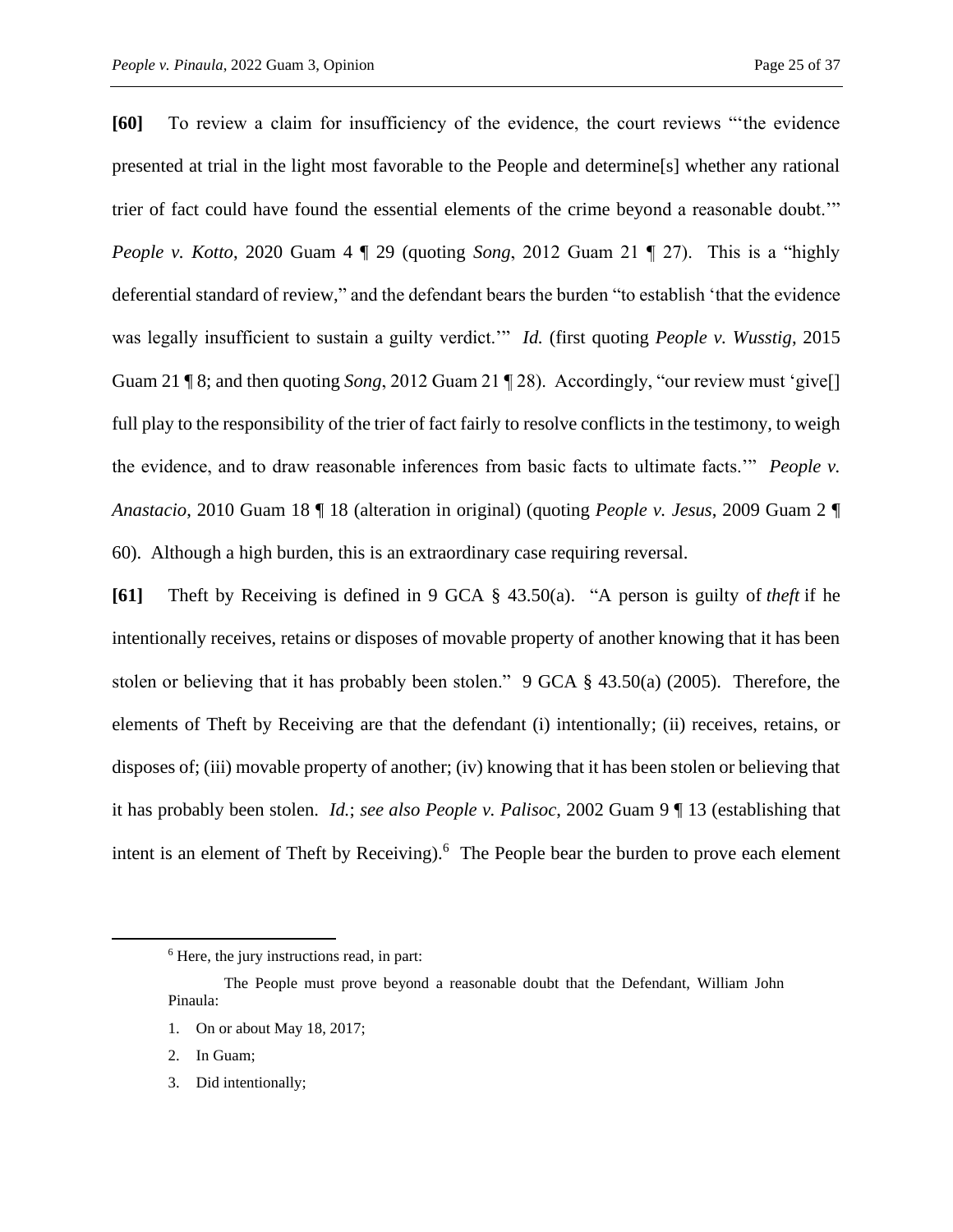beyond a reasonable doubt. *People v. Damian*, 2016 Guam 8 ¶ 14 (citing *People v. Perry*, 2009 Guam  $4 \sqrt{50}$ .

**[62]** A sufficiency of the evidence analysis evaluates whether there is enough direct or circumstantial evidence presented so reasonable inferences may be drawn supporting each element of the crime charged. *Jesus*, 2009 Guam 2 ¶ 62. Entirely circumstantial evidence may be sufficient. *People v. Quintanilla*, 2020 Guam 8 ¶ 11; *People v. Martin*, 2018 Guam 7 ¶ 26. However, "'juries must not be allowed to convict on mere suspicion and innuendo," and "[a] trial court should grant a motion for judgment of acquittal when the evidence merely raises a suspicion that the accused is guilty." *Quintanilla*, 2020 Guam 8 ¶ 11 (first quoting *Anastacio*, 2010 Guam 18 ¶ 18; and then quoting *Song*, 2012 Guam 21 ¶ 29). "A defendant is entitled to a judgment of acquittal when the People fail to produce evidence of the offense charged." *Song*, 2012 Guam 21  $\P$  29.

**[63]** Pinaula argues that "[n]o witness testified regarding Pinaula's alleged intent," Appellant's Br. at 17, apparently implying that intent must be proven by direct evidence or testimony. We reiterate that intent can be proven by circumstantial evidence, and "'entirely circumstantial' evidence is sufficient to support a guilty verdict." *People v. McKinney*, 2016 Guam 3 ¶ 22 (quoting *United States v. Boskic*, 545 F.3d 69, 85 (1st Cir. 2008)); *see also Anastacio*, 2010 Guam 18 ¶ 33 ("intent may be proved by circumstantial evidence"). In a similar vein, Pinaula argues more broadly that the case against him was deficient because various types of evidence were missing, such as eye-witness testimony, clear security camera footage, DNA evidence, fingerprint evidence,

<sup>4.</sup> Receive, retain, or dispose of the moveable property of *Morrico Equipment*, that is, a 2006 Mitsubishi Fuso Flat Bed Truck (GLP#238CV);

<sup>5.</sup> Knowing that it had been stolen or believing that it had probably been stolen.

RA, tab 87 at Instr. 6a (Jury Instrs., Aug. 28, 2019).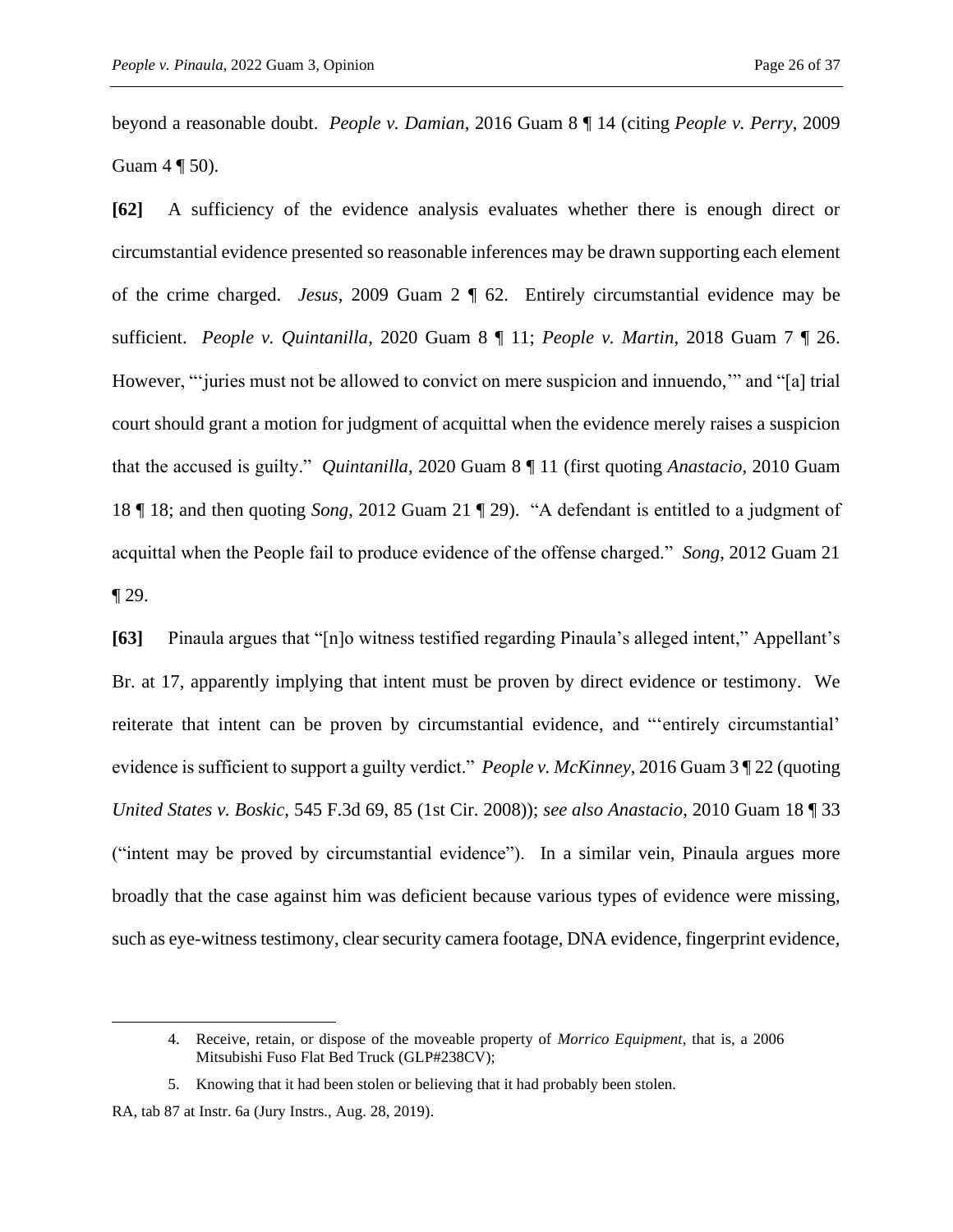and forensic evidence. Appellant's Br. at 16-17. None of these were required, and we repeat: circumstantial *or* direct evidence may support a guilty verdict. *Jesus*, 2009 Guam 2 ¶ 62.

**[64]** The People did present sufficient circumstantial evidence to establish a nexus between Pinaula and the truck, as well as his intent to receive and retain it. During trial, the defendant's Uncle Herbert positively identified the Morrico truck in photographs as the vehicle he saw parked in the backyard of the property next to his home where it was discovered by GPD. Herbert further testified that Pinaula resided on that property with his mother<sup>7</sup> and that after he saw the truck, he questioned Pinaula about its origins, to which Pinaula responded "it was [his] friend's truck." Tr. at 77-80, 89 (Jury Trial, Aug. 27, 2019). We assume, *arguendo*, that Herbert's testimony about the statement was not hearsay and was properly admitted under Guam Rule of Evidence  $801(d)(2)(A)$  (defining as "not hearsay" a statement which "is offered against a party and is the party's own statement"). This admission by Pinaula, along with Herbert's testimony and other evidence about discovery of the truck, is enough to reasonably infer that Pinaula intentionally received and retained the truck.

**[65]** Herbert also testified he did not see the truck the day before his conversation with Pinaula. Because of the timeframe that Molinos learned of the truck's location after it went missing from the Morrico facility, the immediate discovery of the truck by GPD shortly thereafter, and that Herbert did not see the truck the night before his conversation with Pinaula, the jury could make the reasonable inference that Pinaula intentionally received and retained the truck sometime after it went missing from the Morrico facility. While the jury had to rely on inferences from the circumstantial evidence, its finding was not "'so insupportable as to fall below the threshold of

 $7$  Although Herbert testified that Pinaula lived at the house with his mother, according to the arresting officer the defendant's mother asserted several times that the defendant did not stay with her, and he was in fact apprehended elsewhere.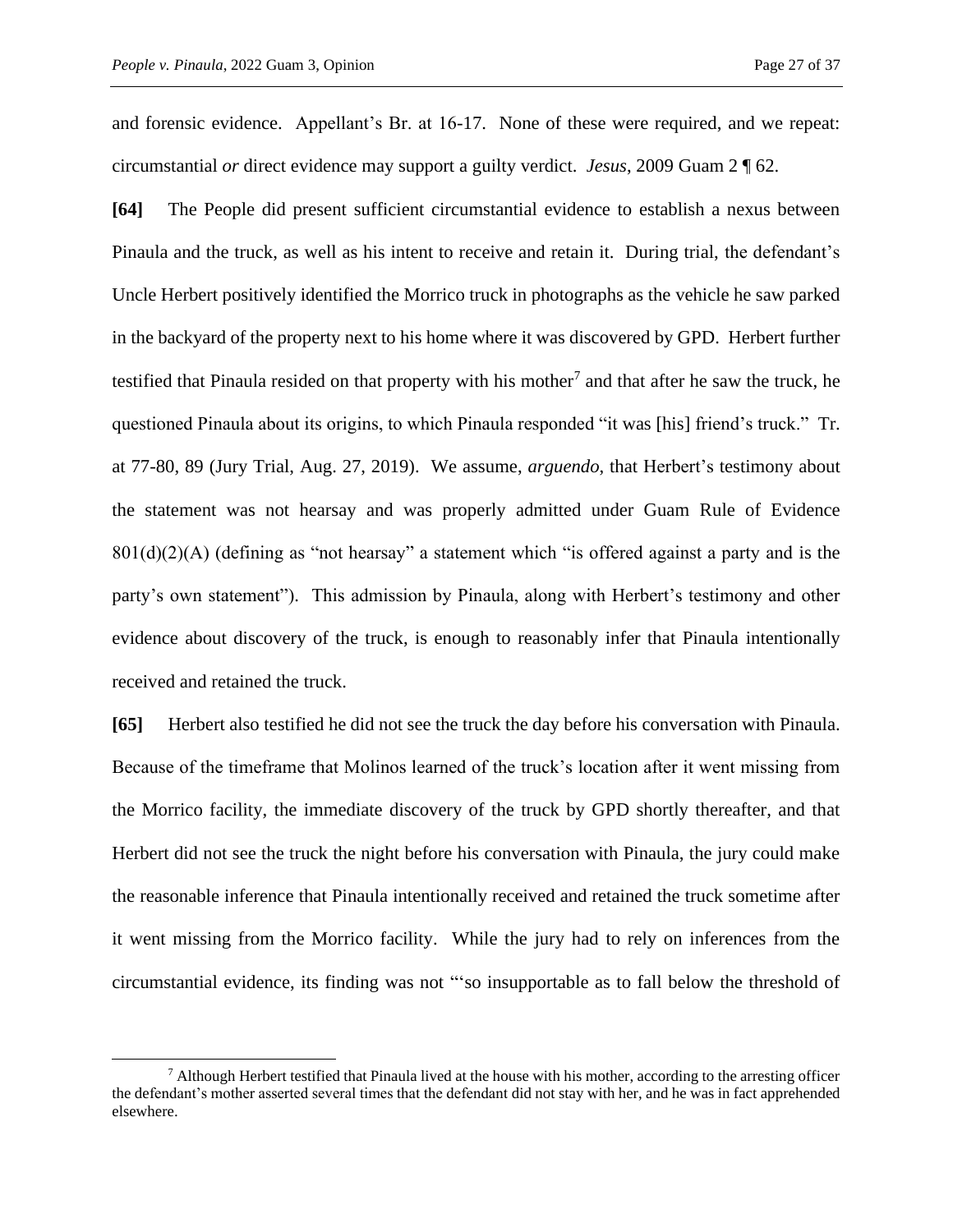bare rationality.'" *Quintanilla*, 2020 Guam 8 ¶ 11 (quoting *People v. Taitano*, 2015 Guam 33 ¶ 12).

**[66]** Neither party disputes that the truck belonged to Morrico. Molinos testified that when he arrived at the Morrico facility, he noticed the front gate was open and that a chain used to secure the gate had been cut. He also testified that as he surveyed the facility, he observed a truck was missing; this was confirmed by surveillance footage viewed by Officer Querubin showing, around midnight, movements inside and around the truck and a vehicle later exiting the facility. Because of the GPS tracking device installed on the truck, Molinos tracked the truck to an area in Adacao behind a residence where it was identified shortly thereafter by GPD. And defense counsel explained during opening statements that the case was "about stolen property." Tr. at 19 (Jury Trial, Aug. 27, 2019).

**[67]** The People introduced evidence from which the jury could have found the first, second, and third elements of the crime of Theft by Receiving, that is Pinaula (i) intentionally; (ii) received, retained, or disposed of; (iii) the movable property of another. There was no evidence presented, however, from which the jury could have inferred the fourth element of the crime: that the defendant knew or believed that the truck was probably stolen. The prosecution provided evidence showing that the truck was found in a field behind the defendant's house, that it had been parked there since approximately 4:00 a.m., that the defendant knew of the truck, and that the truck had been tampered with.

**[68]** But there was nothing to show that the defendant had examined the truck, knew of its condition, or had reason to be suspicious of the truck other than that it bore commercial insignia. Officer Wright testified that the truck looked to be "in disarray" and that the ignition "appeared to be tampered with," but no witness or other evidence established that Pinaula had gotten close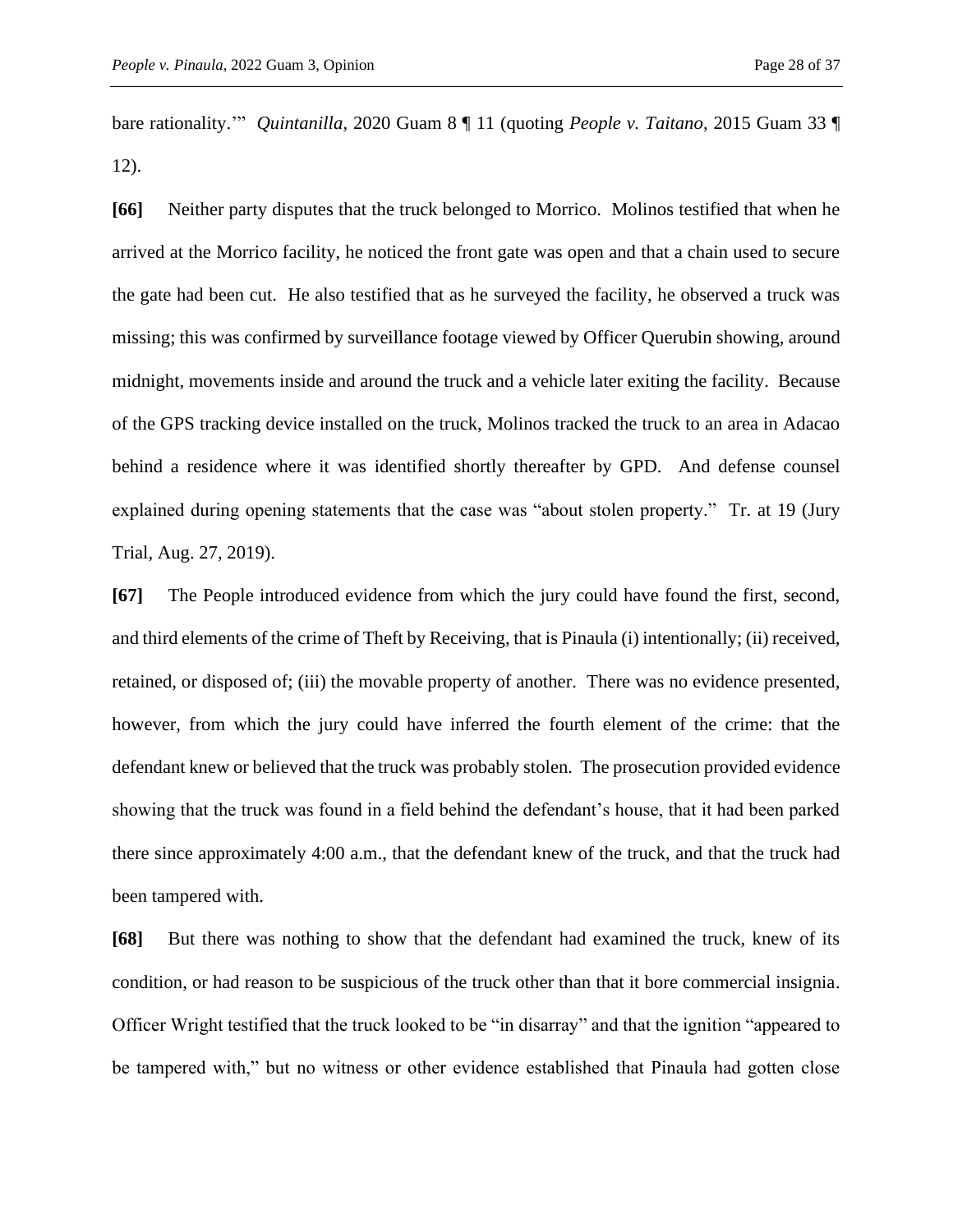enough to the truck to perceive the condition of the vehicle. *Id.* at 72, 90 (providing testimony from defendant's uncle that although the defendant "went over," Herbert could not "really remember if [the defendant] was over at the vehicle"). The dissent acknowledges that no witness or evidence established Pinaula was aware of the condition of the truck but suggests anyone who received and retained it could see that it was stolen, and this circumstantial evidence is sufficient to prove each of the elements beyond a reasonable doubt. But Herbert's testimony, crucial to establishing a nexus between Pinaula and the truck, undermines this belief. Although Herbert testified that Pinaula told him that the truck belonged to Pinaula's friend, Herbert also testified that he had no suspicions about the truck "because I've never known him to actually bring something back there that didn't belong to us." *Id.* at 80. The arresting officer testified that he executed a search warrant of the defendant's house but could not recall finding any of the missing air compressor bolts or hoses.

**[69]** The dissent emphasizes that evidence to submit a guilty verdict may be wholly circumstantial and that on appeal this court should not reweigh the evidence. *See infra* ¶ 74. With this we concur. Here, we do not insert ourselves as factfinders, choosing between reasonable interpretations of the evidence. Rather, we find that insufficient evidence was presented to support a finding that Pinaula knew or believed that the truck was probably stolen. Without evidence, circumstantial or direct, no reasonable inferences may be drawn supporting this element of the crime charged. The People admit that the direct evidence was scant and urge us to rely on "the circumstantial evidence and the reasonable inferences drawn from it" to uphold the verdict. *See*  Appellee's Br. at 5, 12, 19. The problem here is that the circumstantial evidence presented by the People merely raises a suspicion that Pinaula is guilty and is insufficient to satisfy the People's burden to prove each element beyond a reasonable doubt. *See Quintanilla*, 2020 Guam 8 ¶ 11 (a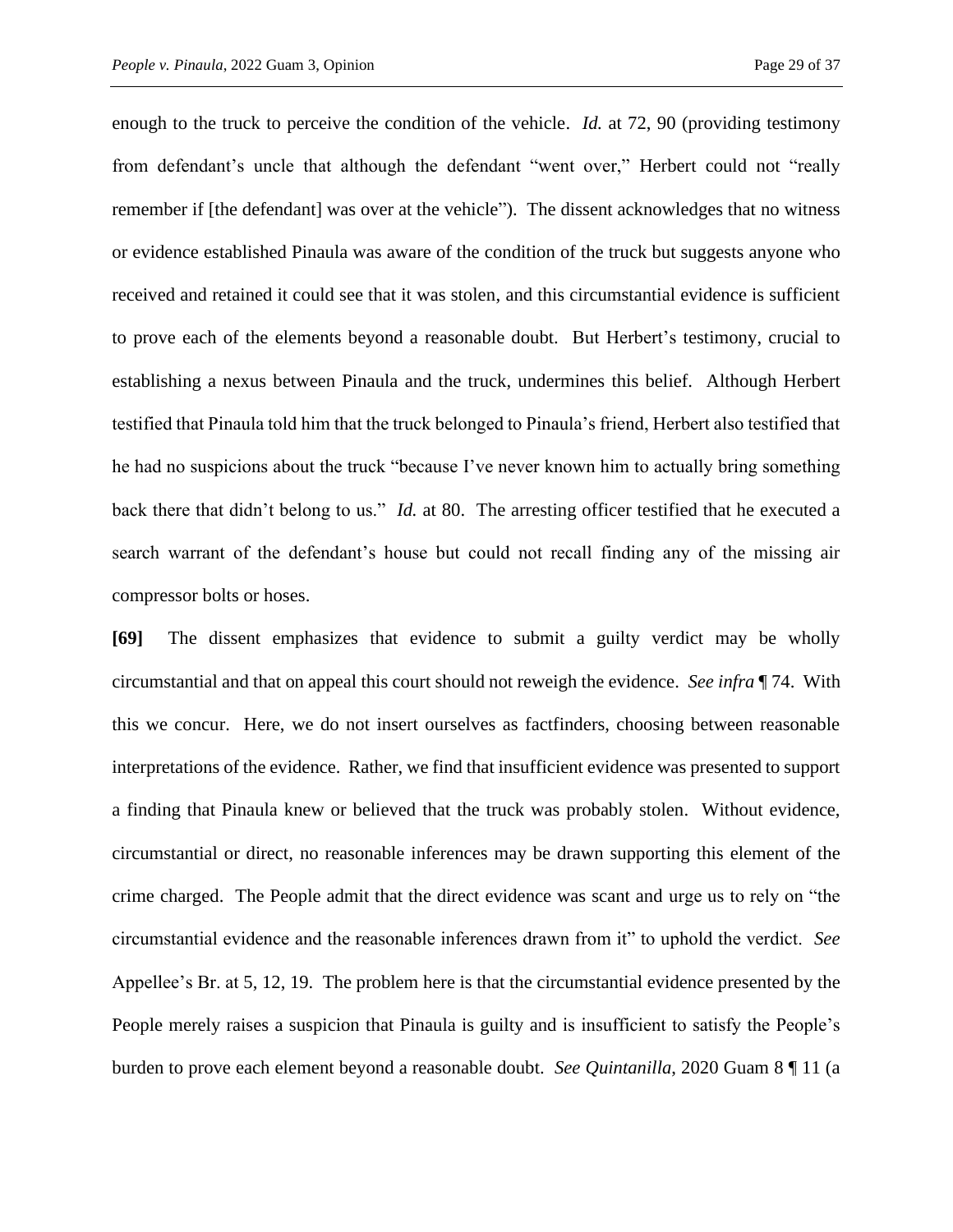jury must not be allowed to convict only on mere suspicion and innuendo). The insufficiency is underscored by the trial court's dismissal of the other charge of Theft by Receiving of the Light Tower. The only additional facts tying the truck to the defendant were the truck on the property where Herbert alleged the defendant lived and the testimony that Pinaula told Herbert that the truck "was [his] friend's." Tr. at 77-79, 89 (Jury Trial, Aug. 27, 2019). This is insufficient to establish the fourth element of Theft by Receiving: that the defendant knew or believed that the truck had probably been stolen. Because the People did not carry their burden to produce any direct or circumstantial evidence from which a jury might infer that Pinaula knew or believed the truck was likely stolen, the conviction must be reversed.

## **B. Hearsay and Prosecutorial Misconduct**

**[70]** Because we reverse the defendant's conviction for insufficiency of the evidence, we need not reach the issue of whether Herbert's testimony about Pinaula's statement was hearsay, nor the prosecution's allegedly improper statements to the jury. *See Unpingco v. Derry*, 2021 Guam 1 ¶ 21.

# **V. CONCLUSION**

**[71]** The People's Motion to Dismiss is **DENIED,** and we **REVERSE** the defendant's conviction. The judgment is **VACATED**.

 $\sqrt{s}$ /s/

ROBERT J. TORRES KATHERINE A. MARAMAN Associate Justice Associate Justice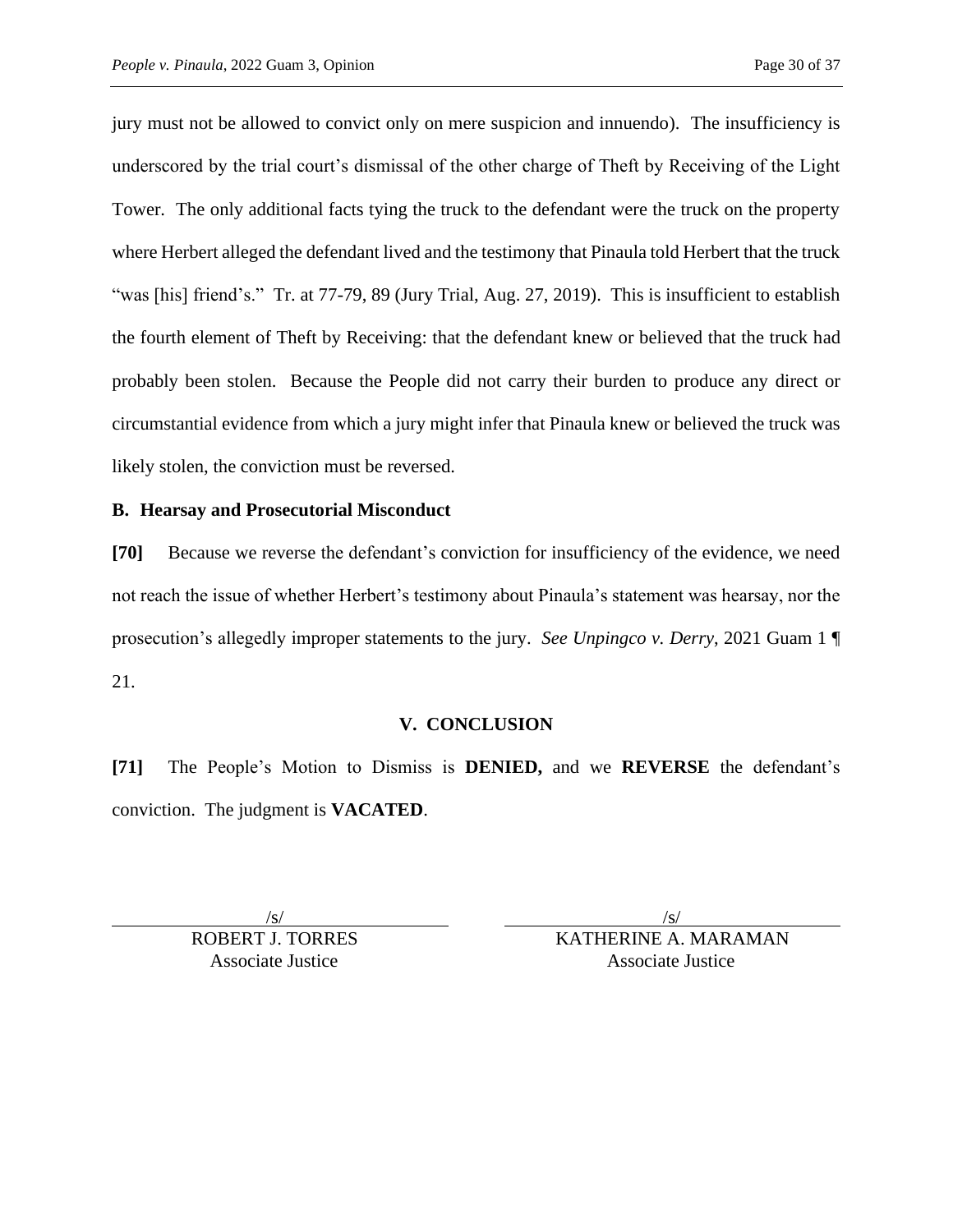### **CARBULLIDO, C.J., concurring in part and dissenting in part:**

**[72]** I concur with the majority regarding the court's jurisdiction to hear the case. However, I would find there was sufficient evidence for the jury to have convicted Pinaula and would affirm.

#### **I. STANDARD FOR INSUFFICIENCY OF THE EVIDENCE CLAIMS**

**[73]** I repeat the standard articulated by the majority. To review a claim for insufficiency of the evidence, the court reviews "'the evidence presented at trial in the light most favorable to the People and determine[s] whether any rational trier of fact could have found the essential elements of the crime beyond a reasonable doubt.'" *People v. Kotto*, 2020 Guam 4 ¶ 29 (quoting *People v. Song*, 2012 Guam 21 ¶ 27). This is a "highly deferential standard of review," and the defendant bears the burden "to establish 'that the evidence was legally insufficient to sustain a guilty verdict.'" *Id.* (first quoting *People v. Wusstig*, 2015 Guam 21 ¶ 8; and then quoting *Song*, 2012 Guam 21 ¶ 28). Thus, "our review must 'give[] full play to the responsibility of the trier of fact fairly to resolve conflicts in the testimony, to weigh the evidence, and to draw reasonable inferences from basic facts to ultimate facts.'" *People v. Anastacio*, 2010 Guam 18 ¶ 18 (alteration in original) (quoting *People v. Jesus*, 2009 Guam 2 ¶ 60).

#### **II. THE PROSECUTION WAS NOT REQUIRED TO OFFER DIRECT EVIDENCE**

**[74]** In his brief, Pinaula alleges there was no eye-witness testimony, co-actor testimony, clear security camera footage, fingerprint evidence, DNA evidence, or forensic evidence. Appellant's Br. at 16-17. This is true, but the prosecution was not required to produce such evidence. "In a sufficiency of the evidence analysis, courts determine whether there is sufficient direct *and/or* circumstantial evidence from which reasonable inferences can be drawn to support each element of the crime or crimes charged." *Jesus*, 2009 Guam 2 ¶ 62 (emphasis added). Further, evidence sufficient to support a guilty verdict can be wholly circumstantial and "'the factfinder is free to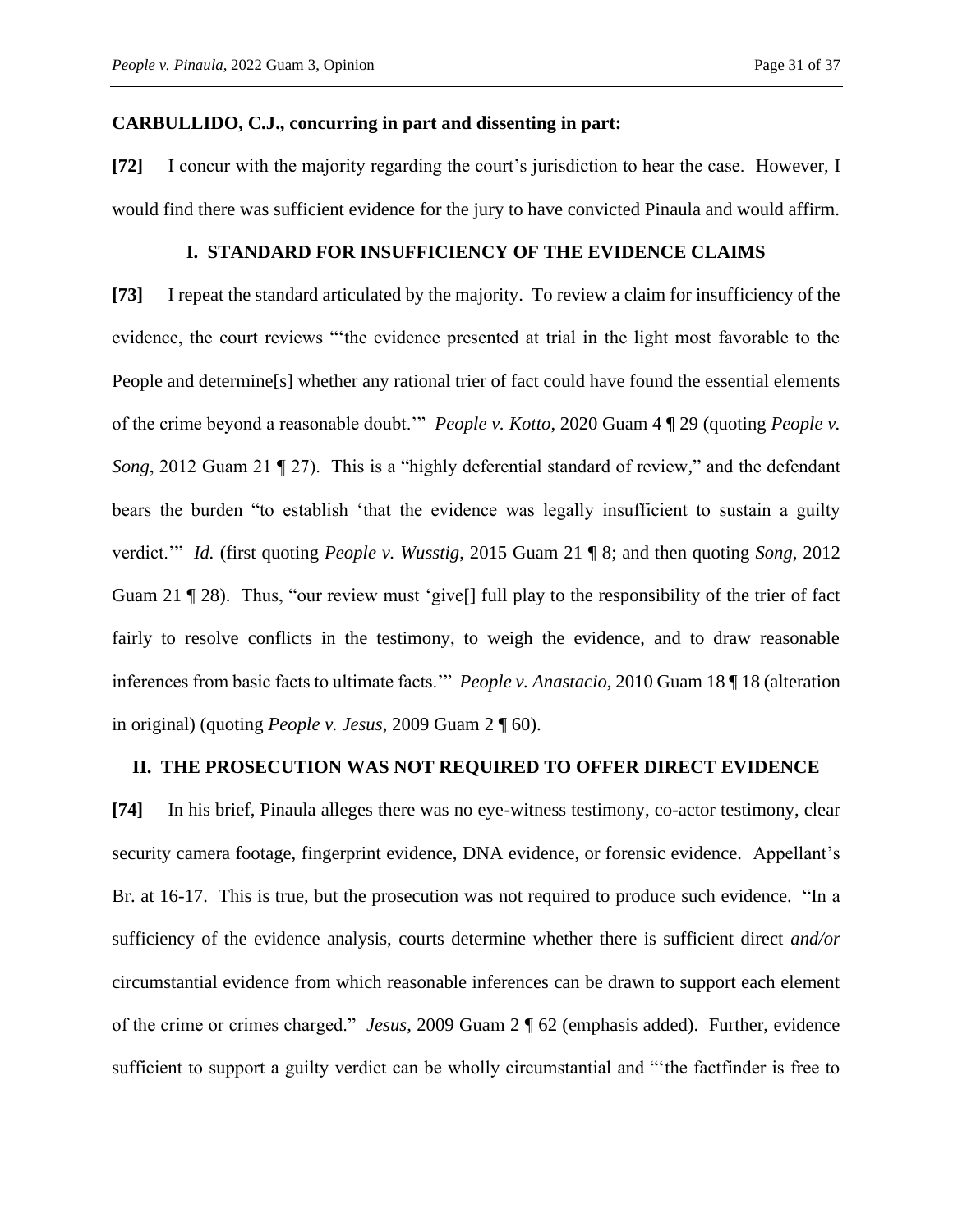choose among reasonable interpretations of the evidence'" to find any element of the offense charged. *Id.* (quoting *United States v. Boskic*, 545 F.3d 69, 85 (1st Cir. 2008)). While eye-witness testimony, co-actor testimony, clear security camera footage, fingerprint evidence, DNA evidence, and forensic evidence would have strengthened the People's case, it is not the court's job on appeal to reweigh the evidence. *See People v. Robert*, 2019 Guam 2 ¶ 8.

**[75]** Pinaula further claims "[n]o witness testified regarding Pinaula's alleged intent," "[n]o witness testified that Pinaula knew or believed that the truck was stolen," "[n]o witness established Pinaula observed the interior or exterior of the truck," and "[n]o witness established Pinaula was aware of the condition of the truck." Appellant's Br. at 17; Appellant's Reply Br. at 4. These assertions are also true; however, *mens rea* or criminal intent can be and is often proven by circumstantial evidence, and "'entirely circumstantial' evidence is sufficient to support a guilty verdict." *People v. McKinney*, 2016 Guam 3 ¶ 22 (quoting *Boskic*, 545 F.3d at 85); *see also People v. Quintanilla*, 2020 Guam 8 ¶ 11 (stating that "'circumstantial evidence is sufficient to sustain a conviction'" (quoting *Anastacio*, 2010 Guam 18 ¶ 18)). And "the fact that . . . evidence is circumstantial does not undermine its sufficiency." *People v. Martin*, 2018 Guam 7 ¶ 26.

**[76]** The People acknowledge the circumstantial nature of the case and the lack of direct proof to show Pinaula intentionally received or retained the truck knowing it had been stolen or believing it probably had been stolen. *See* Appellee's Br. at 5, 12, 19-21. Instead, the People contend they introduced sufficient evidence to support each element for Theft by Receiving "[b]ased on the circumstantial evidence and the reasonable inferences drawn from it." *Id.* at 19. The People correctly note that each of the requirements imposed by statute may be inferred from circumstantial evidence.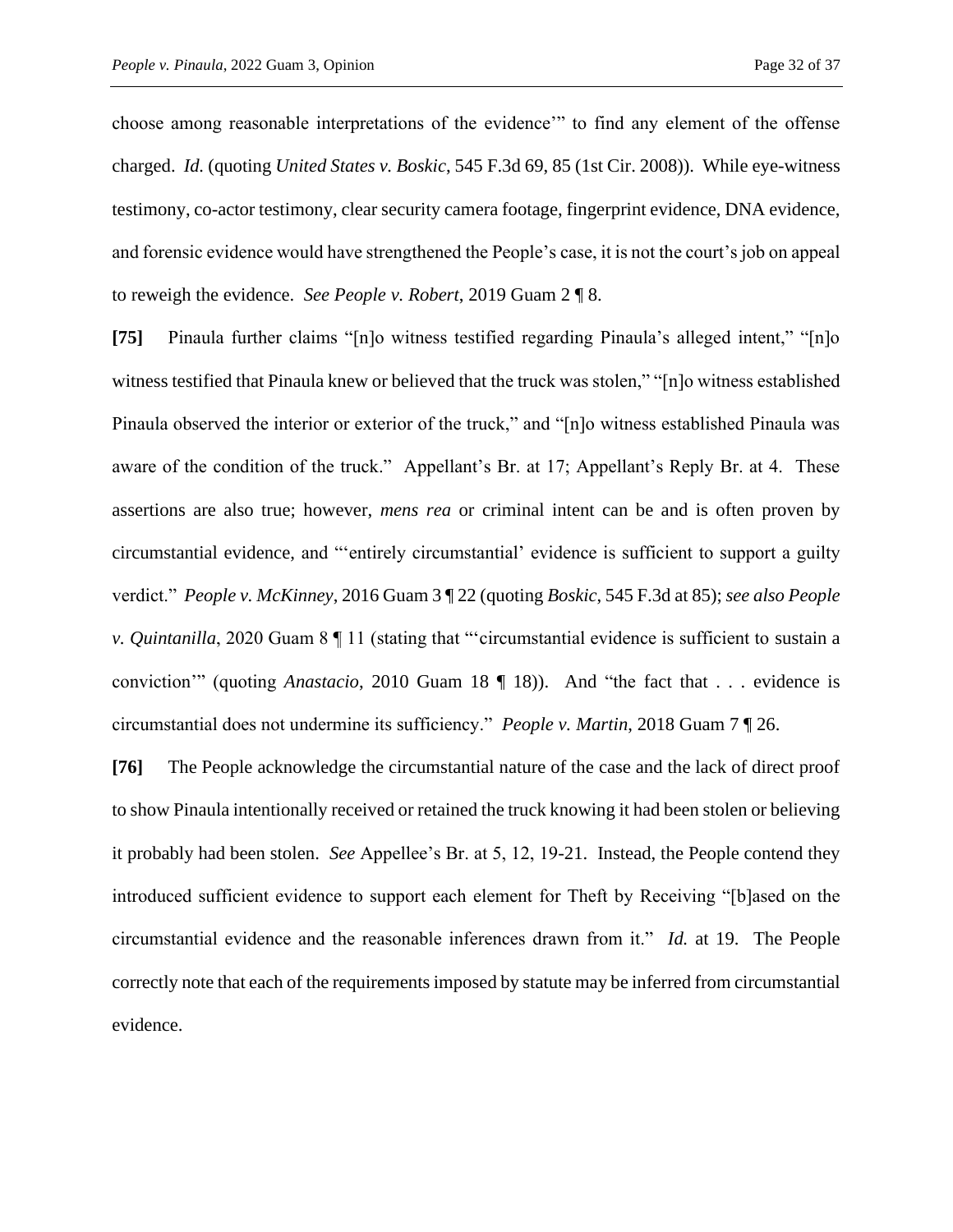#### **III. ELEMENTS OF THEFT BY RECEIVING**

**[77]** I concur with the majority's analysis of the elements of the crime. The elements of Theft by Receiving are that the defendant (i) intentionally; (ii) receives, retains, or disposes of; (iii) movable property of another; (iv) knowing that it has been stolen or believing that it has probably been stolen. 9 GCA § 43.50(a).

**[78]** That the truck belonged to Morrico does not appear to be debated by either party. *See, e.g.*, Tr. at 19 (Jury Trial, Aug. 27, 2019) (opening statement by defense counsel that the case is "about stolen property"). At dispute between the parties are the following elements: whether sufficient evidence was presented showing that Pinaula intentionally received, retained, or disposed of the Morrico truck; and whether sufficient evidence was presented showing that Pinaula knew or believed the truck was probably stolen. The majority and I agree that sufficient evidence was presented for a rational trier of fact to find beyond a reasonable doubt that Pinaula (i) intentionally; (ii) received or retained (iii) the movable property of another. Contrary to the majority, viewing the evidence in the light most favorable to the People, I would additionally find sufficient evidence that Pinaula (iv) knew that the property had been stolen or believed that it had probably been stolen.

### **IV. SUFFICIENT CIRCUMSTANTIAL EVIDENCE WAS PRESENTED THAT PINAULA KNEW OR BELIEVED THE TRUCK WAS PROBABLY STOLEN**

**[79]** Pinaula argues that without the statement of his uncle, which he inaccurately contends was hearsay, *see infra* Section V, no evidence was presented that Pinaula "knew or believed the truck had been stolen." Appellant's Br. at 23. The majority agrees that the evidence was insufficient; I do not.

**[80]** There was sufficient evidence to support the inference that Pinaula knew or believed the truck was probably stolen. The People presented evidence showing the truck displayed physical signs it had been stolen. Officer Wright, who discovered the truck in Adacao, testified the truck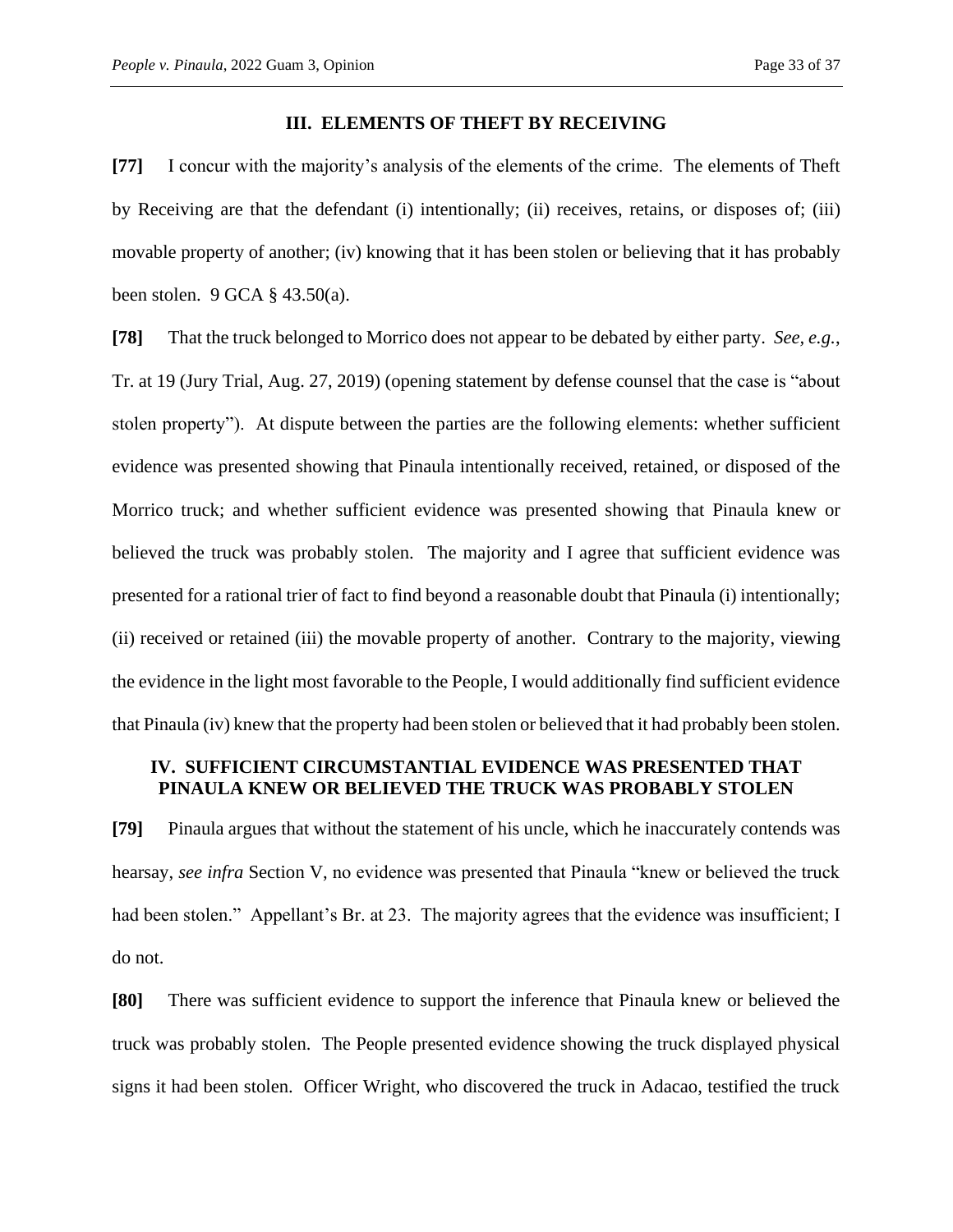looked to be "in disarray" and the ignition "appeared to be tampered with as if somebody tried to access the ignition to start that truck." Tr. at 72 (Jury Trial, Aug. 27, 2019). Molinos also testified he noticed the steering column of the truck was broken and the truck was missing some hose reels. He also observed that an air compressor at the back of the truck had been unbolted. Furthermore, the truck contained visible signs that it belonged to Morrico, including Morrico insignia on the side and "visible signs" on the truck's mudflaps. *Id.* at 72. Such evidence supports the inference the truck had been stolen from Morrico, was operated unlawfully or tampered with, and that anyone who received and retained it could see that it was stolen.

**[81]** While "no witness or other evidence established that Pinaula had gotten close enough to the truck to perceive the condition of the vehicle," *supra* ¶ 68, the truck was parked a mere 100 feet from the house in the backyard, Tr. at 72, 80 (Jury Trial, Aug. 27, 2019). Although Herbert said he had "no suspicions about the truck," *supra* ¶ 68, he knew "it didn't belong there" because it belonged to neither Herbert nor the defendant, Tr. at 89-90 (Jury Trial, Aug. 27, 2019). Moreover, the truck was recently missing from Morrico, and the GPS device installed inside it traced the truck's location from Morrico to the backyard of the house at which Herbert alleged that Pinaula lived. It is unsurprising that the arresting officer, who searched Pinaula's house pursuant to a warrant, could not recall finding the missing air compressor bolts or hose reels given the prosecutor's admission that other individuals were likely involved. Based on this circumstantial evidence and Pinaula's admissions to Herbert, the jury could infer that Pinaula knew or believed the truck was probably stolen when he received and retained it.

**[82]** The majority urges that their position is "underscored by the trial court's dismissal of the other charge of Theft by Receiving of the Light Tower" because "[t]he only additional facts tying the truck to the defendant were the truck on the property where Herbert alleged the defendant lived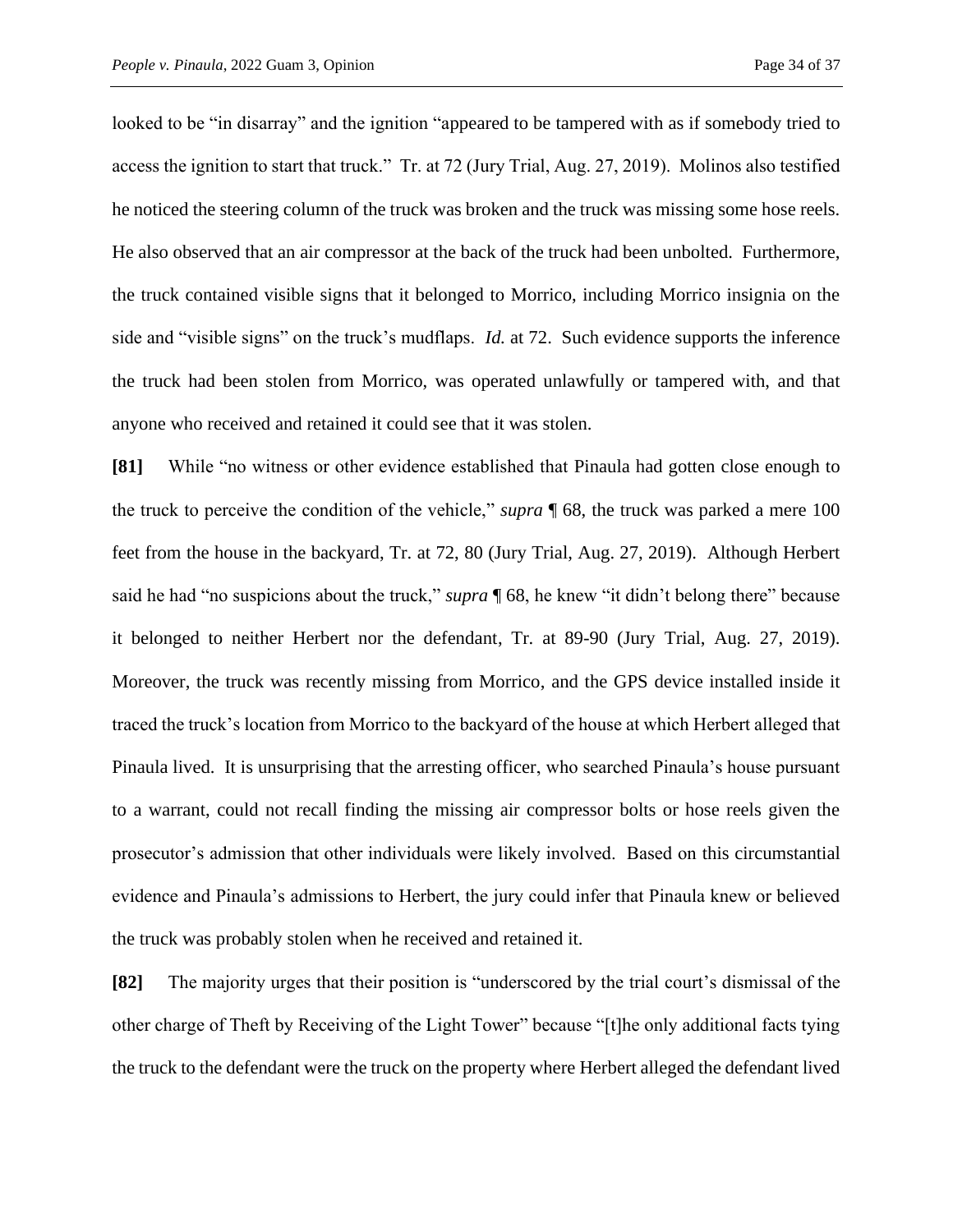and the testimony that Pinaula told Herbert that the truck 'was [his] friend's.'" *Supra* ¶ 69. These facts go to the nexus between Pinaula and the truck, but there were several other facts that pointed to the defendant's knowledge or belief that the truck had probably been stolen. The truck was damaged in several respects in a manner consistent with vehicle theft. It also bore numerous signs that it belonged to Morrico. Furthermore, the GPS unit traced its location during the wee hours of the morning from the Morrico facility to the location at which Pinaula explained the truck's presence to Herbert.

**[83]** And while such evidence is circumstantial, "[i]t is not the province of the court . . . to weigh the evidence; such matters are for the jury." *Kotto*, 2020 Guam 4 ¶ 34 (quoting *People v. Taisacan*, 2018 Guam 23 ¶ 17). This is not a case of overwhelming evidence of guilt, especially considering the potential involvement of unidentified parties and limited evidence as to Pinaula's conduct. However, review for sufficiency of evidence

"does not require a court to 'ask itself whether *it* believes that the evidence at the trial established guilt beyond a reasonable doubt.'" Instead, "the relevant question is whether, after viewing the evidence in the light most favorable to the prosecution, *any* rational trier of fact *could* have found the essential elements of the crime beyond a reasonable doubt."

*Jesus*, 2009 Guam 2  $\sqrt{5}$  59 (citations omitted). Viewing the evidence in the light most favorable to the People, a rational trier of fact could have found each of the essential elements of Theft by Receiving beyond a reasonable doubt.

#### **V. PINAULA'S STATEMENT TO HIS UNCLE HERBERT WAS NOT HEARSAY**

**[84]** Finally, as the majority assumes *arguendo*, Pinaula's statement to his Uncle Herbert was not hearsay. Where a statement is alleged to be hearsay on appeal but the statement was not objected to during trial, we review for plain error. *People v. Mendiola*, 2014 Guam 17 ¶ 23 n.2.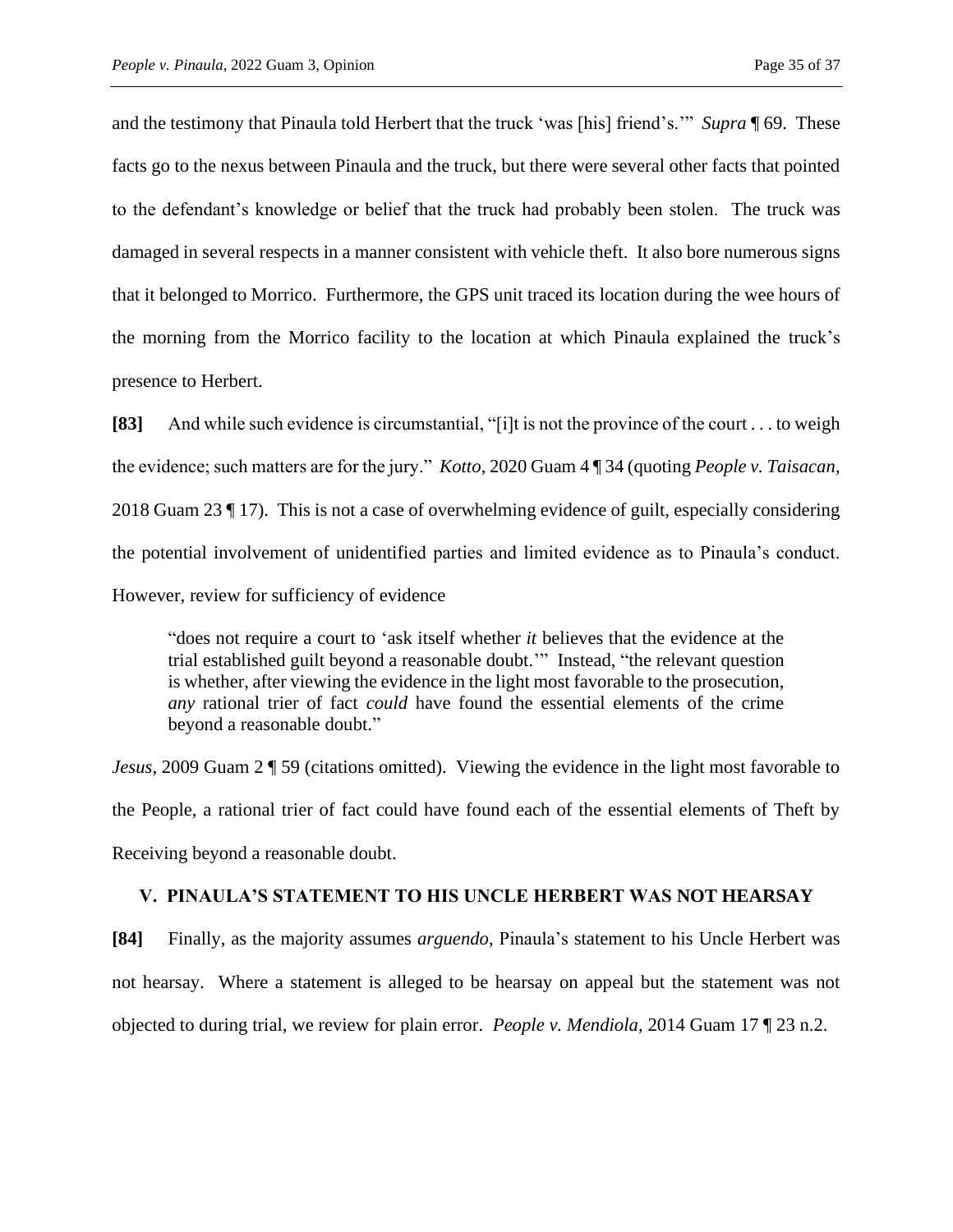**[85]** In his opening brief, Pinaula argues that the trial court improperly admitted the testimony by Pinaula's Uncle Herbert that Pinaula told Herbert that "the truck was [the defendant's] friend's," arguing that the statement was hearsay. Appellant's Br. 24-32. Hearsay "is a statement, other than one made by the declarant while testifying at the trial or hearing, offered in evidence to prove the truth of the matter asserted." Guam R. Evid. 801(c).As the People correctly point out, under Guam Rule of Evidence  $801(d)(2)(A)$ , an admission by a party-opponent is not hearsay when "[t]he statement is offered against a party and is (A) the party's own statement." Appellee's Br. at 21. Here: the statement was offered against defendant and was defendant's own statement; thus, it was not hearsay.

**[86]** In his reply brief, Pinaula conceded that "admissions by a party-opponent are not hearsay." Appellant's Reply Br. at 12. At oral argument, however, counsel for Pinaula continued to maintain a hearsay objection on the grounds that the statement was not an "admission." *See* Oral Argument at 10:37:08-55 (Nov. 30, 2021). Because the statement was Pinaula's and was used against Pinaula, it is covered by Rule 801(d)(2)(A) and is not defined as hearsay. *Cf.* Fed. R. Evid. 801, Advisory Comm. Notes, 2011 Amend. (noting that the subtitle to the analogous provision in the federal rules had been amended to remove reference to "admissions" "because not all statements covered by the exclusion are admissions in the colloquial sense − a statement can be within the exclusion even if it 'admitted' nothing and was not against the party's interest when made" and because it "rais[ed] confusion in comparison with the Rule 804(b)(3) exception for declarations against interest").

**[87]** Here, counsel may have been conflating Rule 801(d)(2)(A) with Rule 804(b)(3), which provides an exception to the hearsay rule if the declarant is unavailable as a witness and the statement is against interest. Because the statement was not hearsay under the definition provided